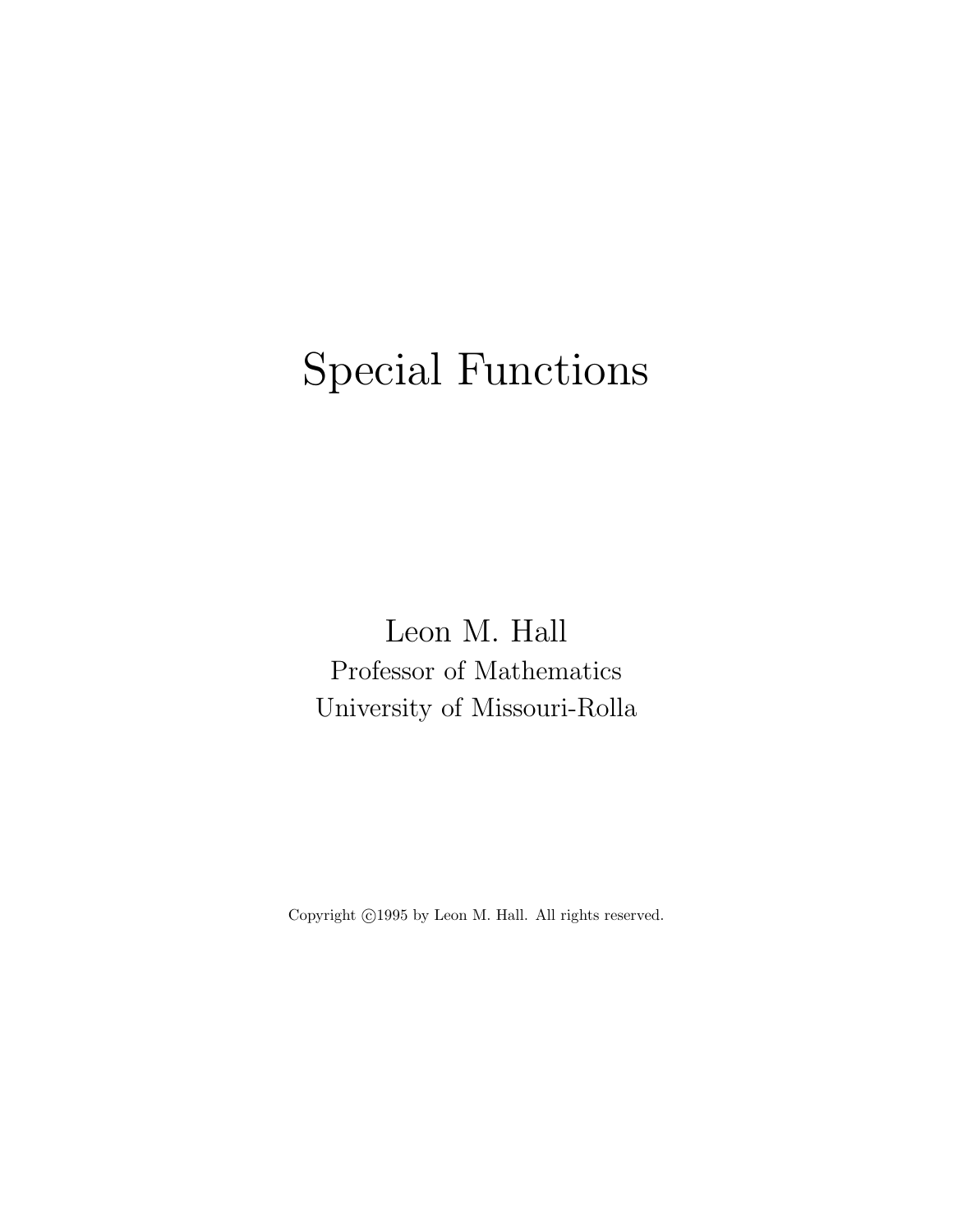#### Chapter 3. Elliptic Integrals and Elliptic Functions

## 3.1. Motivational Examples

Example 3.1.1 (The Pendulum). A simple, undamped pendulum of length L has motion governed by the differential equation

$$
u'' + \frac{g}{L}\sin u = 0,\t(3.1.1)
$$

where  $u$  is the angle between the pendulum and a vertical line,  $g$  is the gravitational constant, and  $'$  is differentiation with respect to time. Consider the "energy" function (some of you may recognize this as a Lyapunov function):

$$
E(u, u') = \frac{(u')^{2}}{2} + \int_{0}^{u} \frac{g}{L} \sin z \, dz = \frac{(u')^{2}}{2} + \frac{g}{L} (1 - \cos u).
$$

For  $u(0)$  and  $u'(0)$  sufficiently small (3.1.1) has a periodic solution. Suppose  $u(0) = A$  and  $u'(0) = 0$ . At this point the energy is  $\frac{g}{L}(1 - \cos A)$ , and by conservation of energy, we have

$$
\frac{(u')^2}{2} + \frac{g}{L} (1 - \cos u) = \frac{g}{L} (1 - \cos A).
$$

Simplifying, and noting that at first u is decreasing, we get

$$
\frac{du}{dt} = -\sqrt{\frac{2g}{L}} \sqrt{\cos u - \cos A}.
$$

This DE is separable, and integrating from  $u = 0$  to  $u = A$  will give one-fourth of the period. Denoting the period by  $T$ , and realizing that the period depends on  $A$ , we get

$$
T(A) = 2\sqrt{\frac{2L}{g}} \int_0^A \frac{du}{\sqrt{\cos u - \cos A}}.\tag{3.1.2}
$$

If  $A = 0$  or  $A = \pi$  there is no motion (do you see why this is so physically?), so assume  $0 < A < \pi$ . Let  $k = \sin \frac{A}{2}$ , making  $\cos A = 1 - 2k^2$ , and also let  $\sin \frac{u}{2} = k \sin \theta$ . Substituting into (3.1.2) gives

$$
T(A) = 4\sqrt{\frac{L}{g}} \int_0^{\frac{\pi}{2}} \frac{d\theta}{\sqrt{1 - k^2 \sin^2 \theta}}.
$$
\n(3.1.3)

Since  $0 < A < \pi$ , we have  $0 < k < 1$ , and the integral in (3.1.3) cannot be evaluated in terms of elementary functions. This integral is the complete elliptic integral of the first kind and is denoted by  $K, K(k)$ , or  $K(m)$ (where  $m = k^2$ ).

$$
K = K(k) = K(m) = \int_0^{\frac{\pi}{2}} \frac{d\theta}{\sqrt{1 - k^2 \sin^2 \theta}}.
$$
\n(3.1.4)

A slight generalization, replacing the upper limit by a variable  $\phi$ , with  $0 \le \phi \le \pi/2$ , yields the incomplete elliptic integral of the first kind, denoted  $K(\phi | k)$  or  $K(\phi | m)$ .

$$
K(\phi \mid k) = K(\phi \mid m) = \int_0^{\phi} \frac{d\theta}{\sqrt{1 - m \sin^2 \theta}}.
$$
\n(3.1.5)

Exercise 3.1.1. Fill in all the details in Example 3.1.1.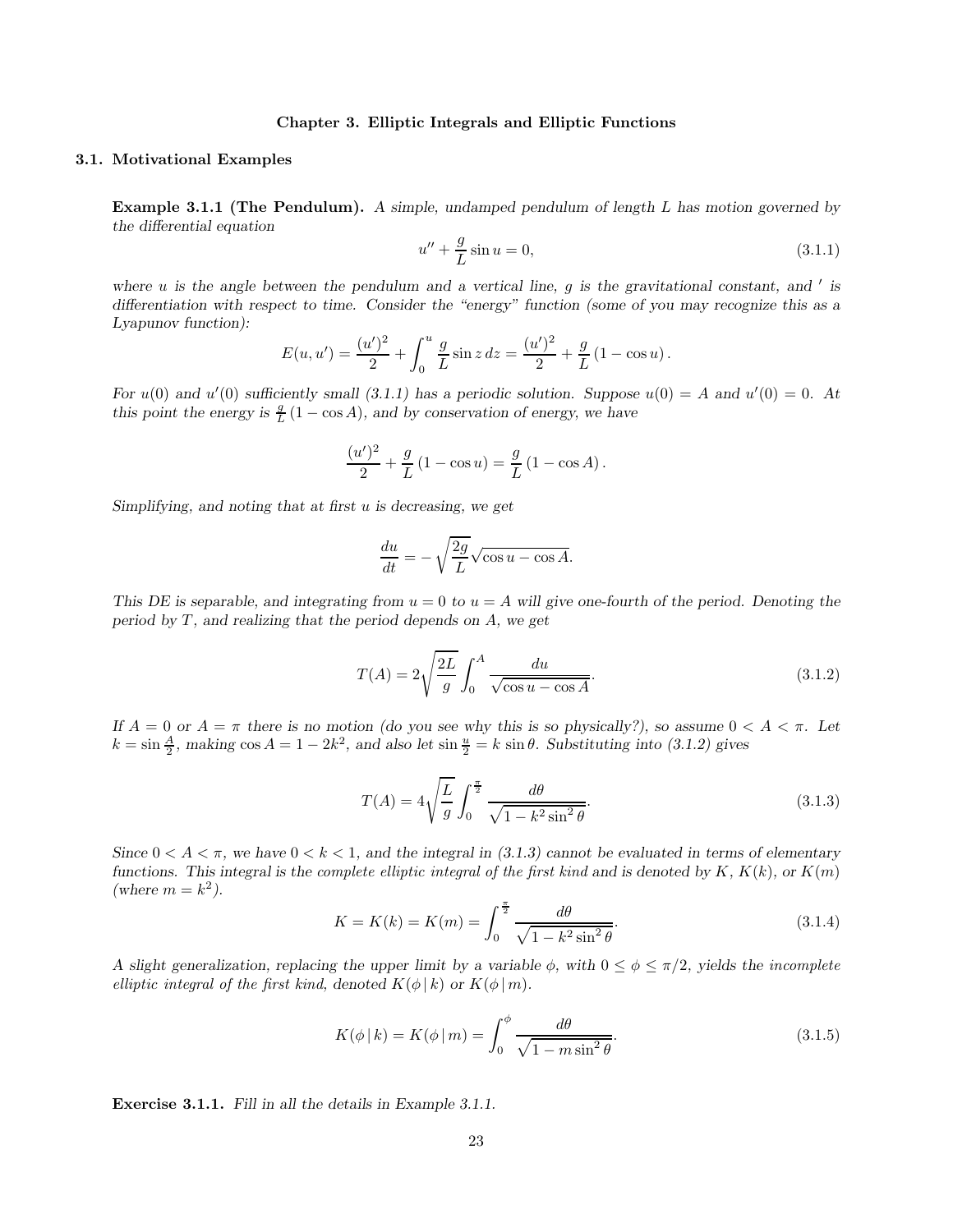**Example 3.1.2 (Circumference of an Ellipse).** Let an ellipse be given by  $\frac{x^2}{2}$  $rac{x^2}{a^2} + \frac{y^2}{b^2}$  $\frac{b^2}{b^2} = 1$ , where we assume that  $a < b$ . In parametric form, the ellipse is  $x = a \cos \theta$ ,  $y = b \sin \theta$ , and the circumference L is given by

$$
L = 4 \int_0^{\frac{\pi}{2}} \sqrt{a^2 \sin^2 \theta + b^2 \cos^2 \theta} \, d\theta
$$
  
= 
$$
4b \int_0^{\frac{\pi}{2}} \sqrt{1 - (1 - \frac{a^2}{b^2}) \sin^2 \theta} \, d\theta
$$
  
= 
$$
4b \int_0^{\frac{\pi}{2}} \sqrt{1 - k^2 \sin^2 \theta} \, d\theta,
$$

where  $k^2 = 1 - \frac{a^2}{b^2}$  $\frac{a^2}{b^2}$ . Again, the integral cannot be evaluated in terms of elementary functions except in degenerate cases  $(k = 0 \text{ or } k = 1)$ . Integrals of the form

$$
E = E(k) = E(m) = \int_0^{\frac{\pi}{2}} \sqrt{1 - k^2 \sin^2 \theta} \, d\theta \tag{3.1.6}
$$

are called complete elliptic integrals of the second kind (as before,  $m = k^2$ ), and integrals of the form

$$
E(\phi \mid k) = E(\phi \mid m) = \int_0^{\phi} \sqrt{1 - m \sin^2 \theta} \, d\theta \tag{3.1.7}
$$

are called incomplete elliptic integrals of the second kind.

Exercise 3.1.2. Show that, in the setting of Example 3.1.2, k is the eccentricity of the ellipse.

There are elliptic integrals of the third kind, denoted by Π. As before, if the upper limit in the integral is  $\pi/2$ , the integral is called complete.

$$
\Pi(\phi \mid k, N) = \int_0^{\phi} \frac{d\theta}{(1 + N\sin^2\theta)\sqrt{1 - k^2\sin^2\theta}}.
$$
\n(3.1.8)

Unfortunately, I don't know any nice motivating examples for this case. The following is lifted verbatim from Whittaker and Watson, page 523, and and assumes knowledge of things we have not covered. Understanding of it is something to which you are encouraged to aspire.

Example 3.1.3 (Rigid Body Motion). It is evident from the expression of  $\Pi(u, a)$  in terms of Thetafunctions that if u, a, k are real, the average rate of increase of  $\Pi(u, a)$  as u increases is  $Z(a)$ , since  $\Theta(u \pm a)$  is periodic with respect to the real period  $2K$ . This result determines the mean precession about the invariable line in the motion of a rigid body relative to its centre [Whittaker and Watson were British] of gravity under forces whose resultant passes through its centre of gravity. It is evident that, for purposes of computation, a result of this nature is preferable to the corresponding result in terms of Sigma-functions and Weierstrassian Zeta-Functions, for the reasons that the Theta-functions have a specially simple behaviour with respect to their real period - the period which is of importance in Applied Mathematics - and that the  $q$ -series are much better adapted for computation than the product by which the Sigma-function is most simply defined.

Before we consider elliptic integrals in general, look back at Example 3.1.1. By either the Binomial Theorem or Taylor's Theorem,

$$
(1 - k^2 \sin^2 \theta)^{-1/2} = 1 + \frac{1}{2} k^2 \sin^2 \theta + \frac{1}{2} \cdot \frac{3}{4} k^4 \sin^4 \theta + \frac{1}{2} \cdot \frac{3}{4} \cdot \frac{5}{6} k^6 \sin^6 \theta + \cdots
$$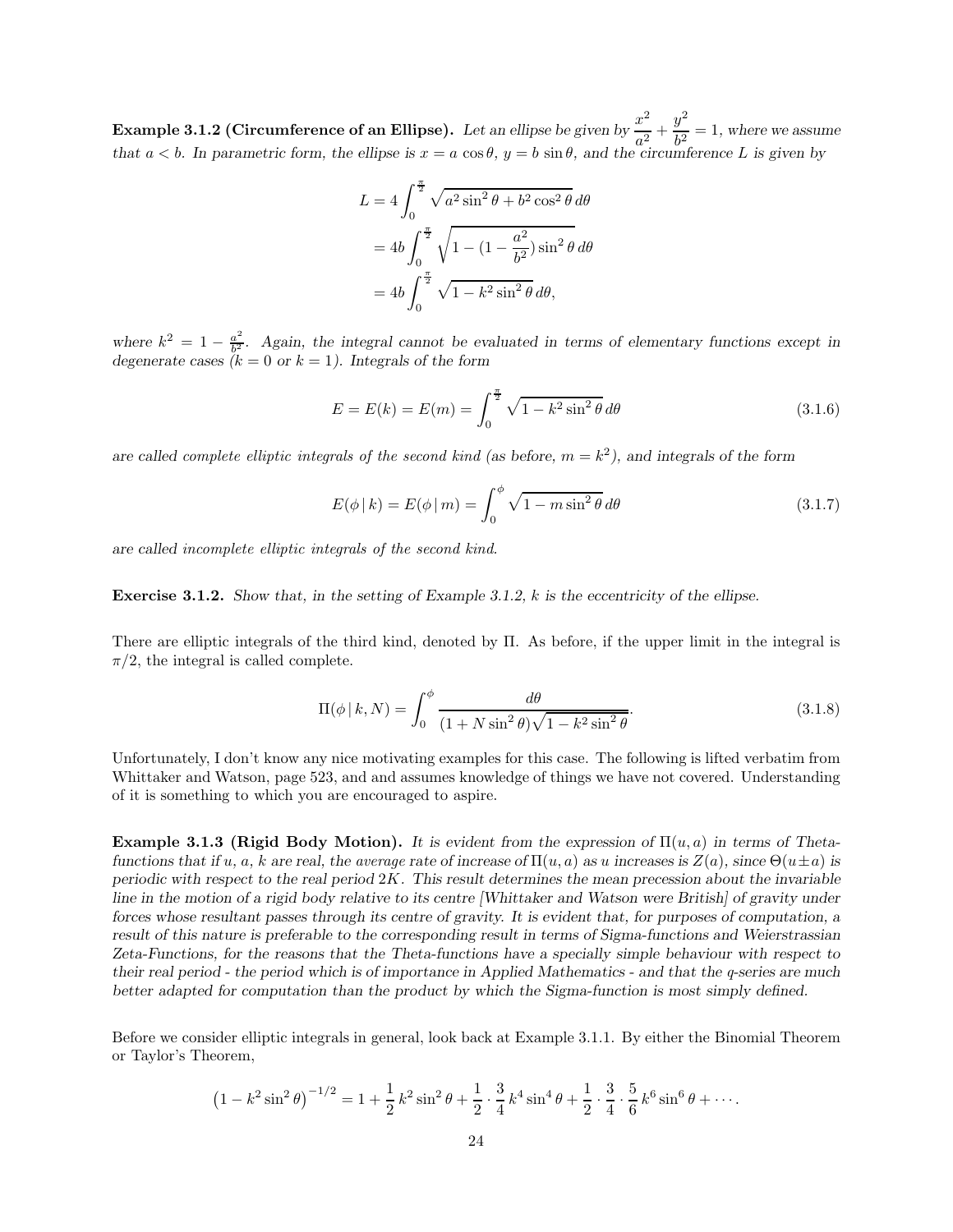and so

$$
K = \int_0^{\frac{\pi}{2}} \frac{d\theta}{\sqrt{1 - k^2 \sin^2 \theta}} = \sum_{n=0}^{\infty} \int_0^{\frac{\pi}{2}} \frac{(2n)!}{2^{2n} (n!)^2} k^{2n} \sin^{2n} \theta \, d\theta.
$$

By Wallis' formula, we get

$$
K = \frac{\pi}{2} \sum_{n=0}^{\infty} \left[ \frac{(2n)!}{2^{2n} (n!)^2} \right]^2 k^{2n} = \frac{\pi}{2} \left[ 1 + \left( \frac{1}{2} \right)^2 k^2 + \left( \frac{1 \cdot 3}{2 \cdot 4} \right)^2 k^4 + \left( \frac{1 \cdot 3 \cdot 5}{2 \cdot 4 \cdot 6} \right)^2 k^6 + \cdots \right].
$$

This series can be used to approximate the value of K. Note that  $|k| < 1$  is necessary for convergence.

**Exercise 3.1.3.** Express E as a power series in powers of  $k$ .

The functions K, E, and Π are tabulated in A&S and are part of Mathematica and Maple.

## 3.2. General Definition of Elliptic Integrals

If  $R(x, y)$  is a rational algebraic function of x and y, the integral  $\int R(x, y) dx$  can be evaluated in terms of elementary functions if  $y = \sqrt{ax + b}$  or  $y = \sqrt{ax^2 + bx + c}$ . Things are not so nice if  $y^2$  is a cubic or quartic, however.

**Exercise 3.2.1.** Evaluate  $\int xy \, dx$  and  $\int \frac{1}{y} \, dx$  when  $y = \sqrt{ax + b}$  and  $y = \sqrt{ax^2 + bx + c}$ .

**Definition 3.2.1.** If  $R(x, y)$  is a rational function of x and y and  $y<sup>2</sup>$  is a cubic or quartic polynomial in x with no repeated factors, then the integral  $\int R(x, y) dx$  is an elliptic integral.

So, the trigonometry in the above examples notwithstanding, elliptic integrals are concerned with integrating algebraic functions that you couldn't handle in second-semester calculus. Given an elliptic integral, the problem is to reduce it to a recognizable form.

**Example 3.2.1.** Evaluate 
$$
I = \int_1^{\infty} \frac{dx}{\sqrt{x^4 - 1}}
$$
. Here,  $y^2 = x^4 - 1$  and  $R(x, y) = \frac{1}{y}$ . A sequence of substitutions  
will convert the integral to a form we have seen. First, let  $x = \frac{1}{t}$  to get  $I = \int_0^1 \frac{dt}{\sqrt{1 - t^4}}$ . Next, let  $t = \sin \phi$ ,  
giving  $I = \int_0^{\frac{\pi}{2}} \frac{d\phi}{\sqrt{2 - \cos^2 \phi}}$ . Finally, let  $\phi = \frac{\pi}{2} - \theta$  to get

$$
I = \int_0^{\frac{\pi}{2}} \frac{d\theta}{\sqrt{2 - \sin^2 \theta}} = \frac{1}{\sqrt{2}} \int_0^{\frac{\pi}{2}} \frac{d\theta}{\sqrt{1 - \frac{1}{2} \sin^2 \theta}} = \frac{1}{\sqrt{2}} K(\frac{1}{2}).
$$

**Exercise 3.2.2.** Evaluate  $\int_0^{\frac{\pi}{2}}$  $\boldsymbol{0}$  $dx$  $\sqrt{\sin x}$ and  $\int_0^{\frac{\pi}{2}}$  $\boldsymbol{0}$  $\sqrt{\cos x} dx$  in terms of complete elliptic integrals, and use the tables in A&S to get numerical values. [Hint: Although not the only way, the substitution  $\cos(\cdot) = \cos^2 u$ can be used at some stage in both problems.] Express these integrals in terms of the gamma function using Theorems 2.2.2 and 2.2.4. Also try integrating these directly using Mathematica or Maple.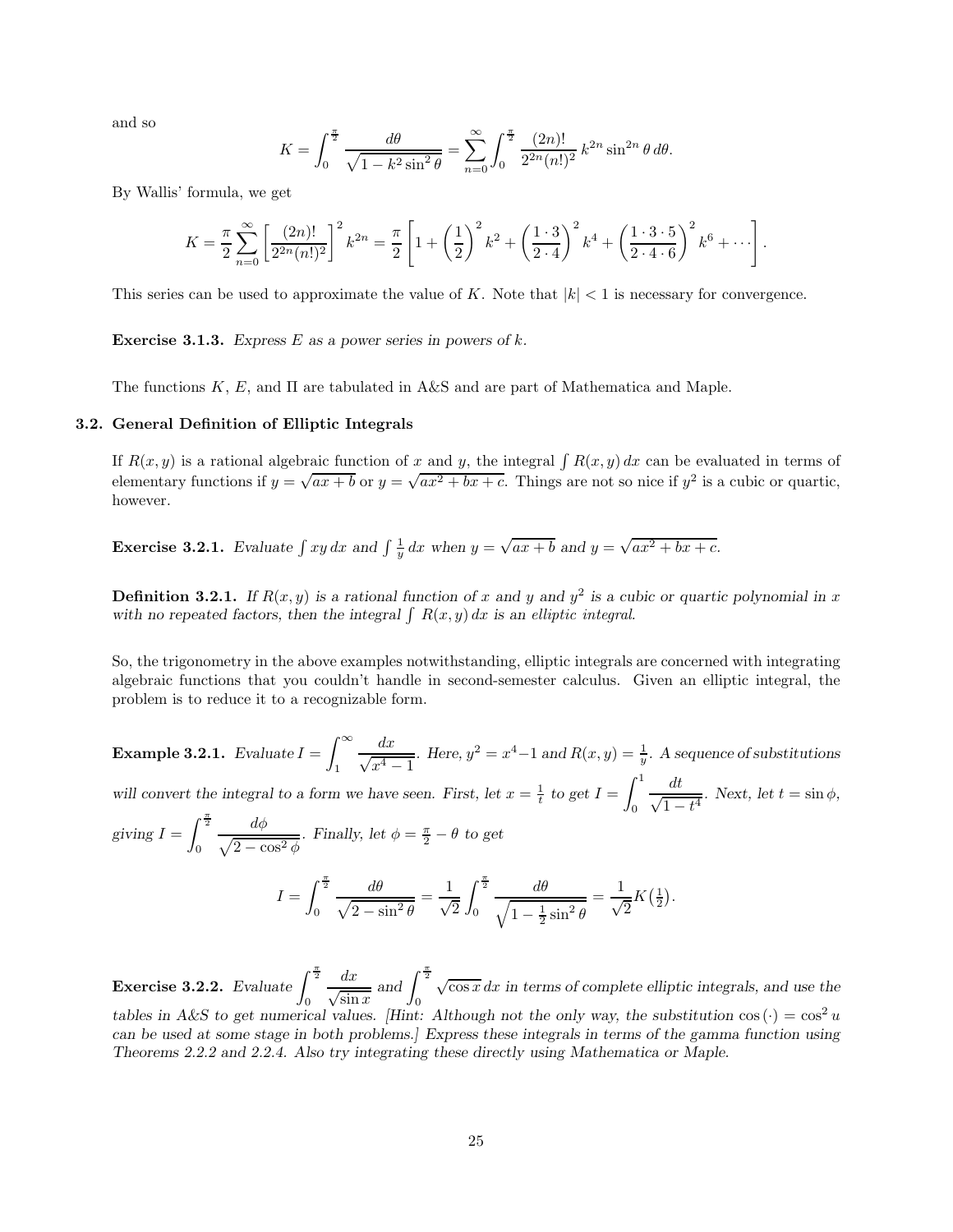#### 3.3. Evaluation of Elliptic Integrals

A systematic way to evaluate elliptic integrals is desirable. Since  $R(x, y)$  is a rational function of x and y, we can write  $R(x, y) = \frac{y P(x, y) Q(x, -y)}{Q(x) Q(x)}$  $\frac{g(x, y) \in (x, y) \in (x, y)}{g(Q(x, y)Q(x, -y))}$ , where P and Q are polynomials. Now  $Q(x, y)Q(x, -y)$  is an even function of y, making it a polynomial in x and  $y^2$ , and thus a polynomial in x. When  $y P(x, y) Q(x, -y)$ is expanded, even powers of y can be written as polynomials in x and odd powers of y can be written as (polynomials in x) times y, so the numerator of R is linear in y. We then have

$$
R(x, y) = \frac{R_1(x) + y R_2(x)}{y} = R_2(x) + \frac{R_1(x)}{y}
$$

where  $R_1$  and  $R_2$  are rational functions of x. The integration problem has been reduced to

$$
\int R(x,y) dx = \int R_2(x) dx + \int \frac{R_1(x)}{y} dx.
$$

The first integral can be done by second-semester calculus methods, and the second one will be studied further. Recall that  $y^2$  is a cubic or quartic in x. Think of a cubic as a quartic with the coefficient of  $x^4$ equal to 0. Then the following factorization is useful.

**Theorem 3.3.1.** Any quartic in x with no repeated factors can be written in the form

$$
[A_1(x-\alpha)^2 + B_1(x-\beta)^2] [A_2(x-\alpha)^2 + B_2(x-\beta)^2]
$$

where, if the coefficients in the quartic are real, then the constants  $A_1, B_1, A_2, B_2, \alpha$ , and  $\beta$  are real.

**Proof.** Any quartic  $Q(x)$  with real coefficients can be expressed as  $Q(x) = S_1(x) S_2(x)$  where  $S_1$  and  $S_2$ are quadratics. The complex roots (if any) of the quartic occur in conjugate pairs, so there are three cases.

> **Case 1. Four real roots.** Call the roots  $\{r_i\}$ , and assume  $r_1 < r_2 < r_3 < r_4$ . Let  $S_1(x) = (x - r_1)(x - r_2)$  and  $S_2(x) = (x - r_3)(x - r_4)$ , with an appropriate constant multiplier in case the coefficient of  $x^4$  is not 1. Note that the roots of  $S_1$  and  $S_2$  do not interlace.

> Case 2. Two real roots and two complex roots. Denote the real roots by  $r_1$  and  $r_2$ , and the complex roots by  $\rho_1 \pm \rho_2 i$ . Let  $S_1(x) = (x - r_1)(x - r_2)$  and  $S_2(x) = x^2 - 2\rho_1 x + (\rho_1^2 + \rho_2^2)$ .

> **Case 3. Four complex roots.** Call the roots  $\rho_1 \pm \rho_2 i$  and  $\rho_3 \pm \rho_4 i$ . Let  $S_1(x) =$  $x^2 - 2\rho_1 x + (\rho_1^2 + \rho_2^2)$  and  $S_2(x) = x^2 - 2\rho_3 x + (\rho_3^2 + \rho_4^2)$ .

In case  $y^2$  is a cubic, we simply eliminate one real factor in Case 1 or Case 2. Case 3 will not apply if  $y^2$  is a cubic. So, in general, we have

$$
S_1(x) = a_1x^2 + 2b_1x + c_1
$$
 and  $S_2(x) = a_2x^2 + 2b_2x + c_2$ .

Now we look for constants  $\lambda$  such that  $S_1(x) - \lambda S_2(x)$  is a perfect square. Since  $S_1(x) - \lambda S_2(x)$  is simply a quadratic in x, it is a perfect square if and only if the discriminant is zero, or  $(a_1 - \lambda a_2)(c_1 - \lambda c_2) - (b_1 - \lambda b_2)^2 =$ 0. This discriminant is a quadratic in  $\lambda$ , and has two roots,  $\lambda_1$  and  $\lambda_2$ . We get

$$
S_1(x) - \lambda_1 S_2(x) = (a_1 - \lambda_1 a_2) \left[ x + \frac{b_1 - \lambda_1 b_2}{a_1 - \lambda_1 b_2} \right]^2 = (a_1 - \lambda_1 a_2)(x - \alpha)^2,
$$
\n(3.3.1)

$$
S_1(x) - \lambda_2 S_2(x) = (a_1 - \lambda_2 a_2) \left[ x + \frac{b_1 - \lambda_2 b_2}{a_1 - \lambda_2 b_2} \right]^2 = (a_1 - \lambda_2 a_2)(x - \beta)^2,
$$
\n(3.3.2)

Now solve equations (3.3.1) and (3.3.2) for  $S_1(x)$  and  $S_2(x)$  to get the required forms.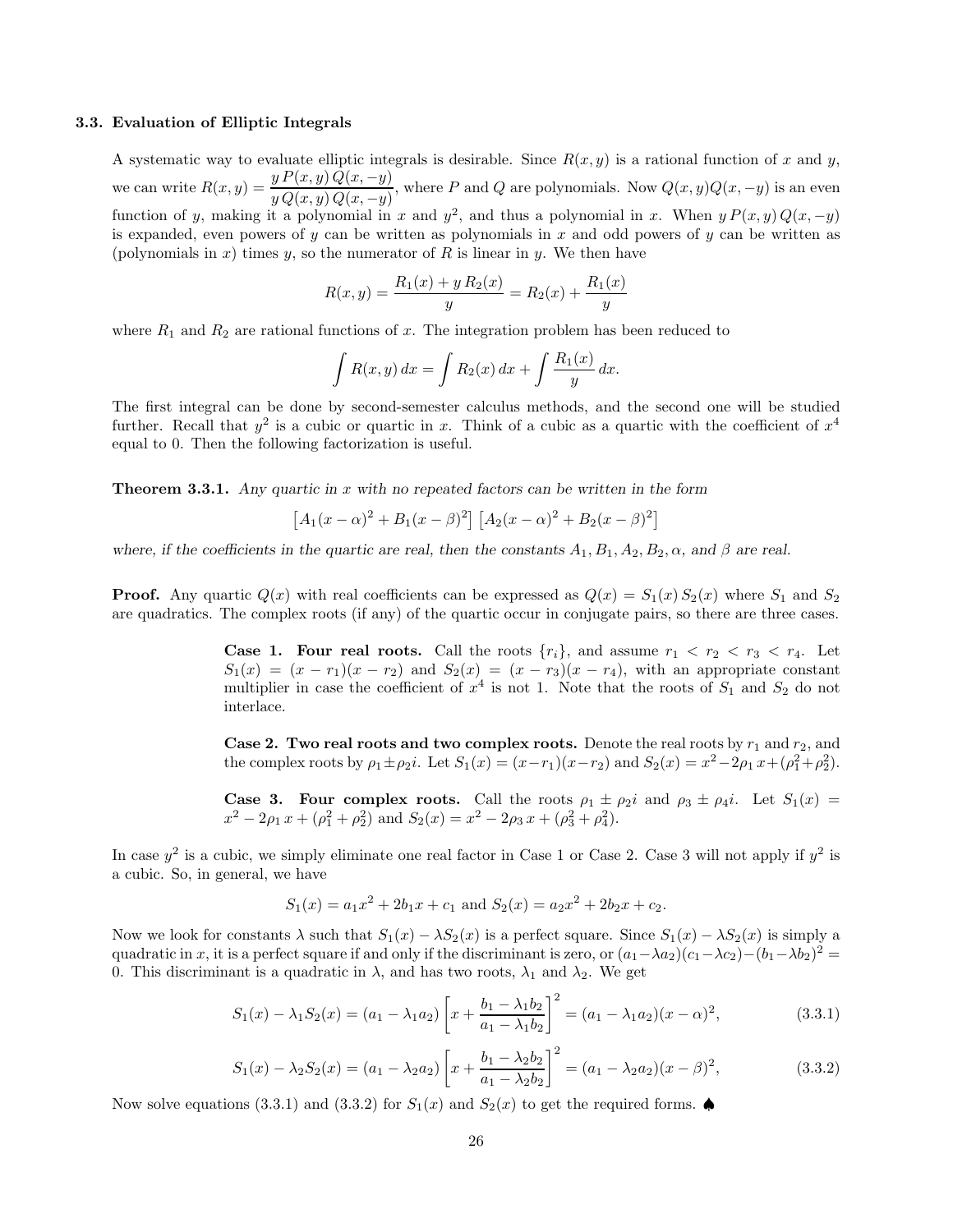**Example 3.3.1.** Consider  $Q(x) = 3x^4 - 16x^3 + 24x^2 - 16x + 4 = (3x^2 - 4x + 2)(x^2 - 4x + 2)$ . Mathematica or Maple is handy for the factorization. For  $S_1(x) - \lambda S_2(x)$  to be a perfect square, we need  $(3 - \lambda)(2 2\lambda$ ) –  $(-2+2\lambda)^2 = 0$ , which has solutions  $\lambda_1 = -1$  and  $\lambda_2 = 1$ . So we get  $S_1(x) = 2(x-1)^2 + (x-0)^2$  and  $S_2(x) = 2(x-1)^2 - (x-0)^2$ .

Exercise 3.3.1. Fill in all the details in the proof of Theorem 3.3.1 and in Example 3.3.1.

If  $b_1 = b_2 = 0$ , there appears to be a breakdown in the form specified in Theorem 3.3.1. In this case you can set up  $S_1$  and  $S_2$  with complex coefficients to get the form in the theorem. In practice, this will not be necessary, however, because the form of the integral will already be one toward which you are working.

In the integral  $\int \frac{R_1(x)}{y} dx$ , with the denominator written as in Theorem 3.3.1, make the substitution

$$
t = \frac{x - \alpha}{x - \beta}
$$
,  $dx = (x - \beta)^2 (\alpha - \beta)^{-1} dt$ .

This gives

$$
y^{2} = [A_{1}(x - \alpha)^{2} + B_{1}(x - \beta)^{2}] [A_{2}(x - \alpha)^{2} + B_{2}(x - \beta)^{2}] = (x - \beta)^{4} (A_{1}t^{2} + B_{1}) (A_{2}t^{2} + B_{2})
$$

and the integrand becomes

$$
R_1(x) \left[ \frac{(\alpha - \beta)^{-1} dt}{\sqrt{(A_1 t^2 + B_1) (A_2 t^2 + B_2)}} \right].
$$

Finally,  $R_1(x)$  can be written as  $\pm(\alpha-\beta)R_3(t)$  where  $R_3$  is a rational function of t.

**Lemma 3.3.1.** There exist rational functions  $R_4$  and  $R_5$  such that  $R_3(t) + R_3(-t) = 2 R_4(t^2)$  and  $R_3(t)$  –  $R_3(-t) = 2t R_5(t^2)$ . Therefore,  $R_3(t) = R_4(t^2) + t R_5(t^2)$ .

Exercise 3.3.2. Use Mathematica or Maple to verify Lemma 3.3.1 for several rational functions of your choice, including at least one with arbitrary coefficients. Mathematica commands which might be useful are Denominator, Expand, Numerator, and Together. Then prove the lemma. [Hint: Check for even and odd functions.]

The integral  $\int \frac{R_1(x)}{y} dx$  is now reduced to

$$
\int \frac{R_4(t^2) dt}{\sqrt{(A_1 t^2 + B_1) (A_2 t^2 + B_2)}} + \int \frac{t R_5(t^2) dt}{\sqrt{(A_1 t^2 + B_1) (A_2 t^2 + B_2)}}.
$$

The substitution  $u = t^2$  allows the second integral to be evaluated in terms of elementary functions. If  $R_4(t^2)$ is expanded in partial fractions<sup>1</sup> the first integral is reduced to sums of integrals of the following type:

$$
\int t^{2m} \left[ \left( A_1 t^2 + B_1 \right) \left( A_2 t^2 + B_2 \right) \right]^{-1/2} dt \tag{3.3.3}
$$

$$
\int (1 + Nt^2)^{-m} \left[ \left( A_1 t^2 + B_1 \right) \left( A_2 t^2 + B_2 \right) \right]^{-1/2} dt \tag{3.3.4}
$$

<sup>&</sup>lt;sup>1</sup> The Apart command in Mathematica does this.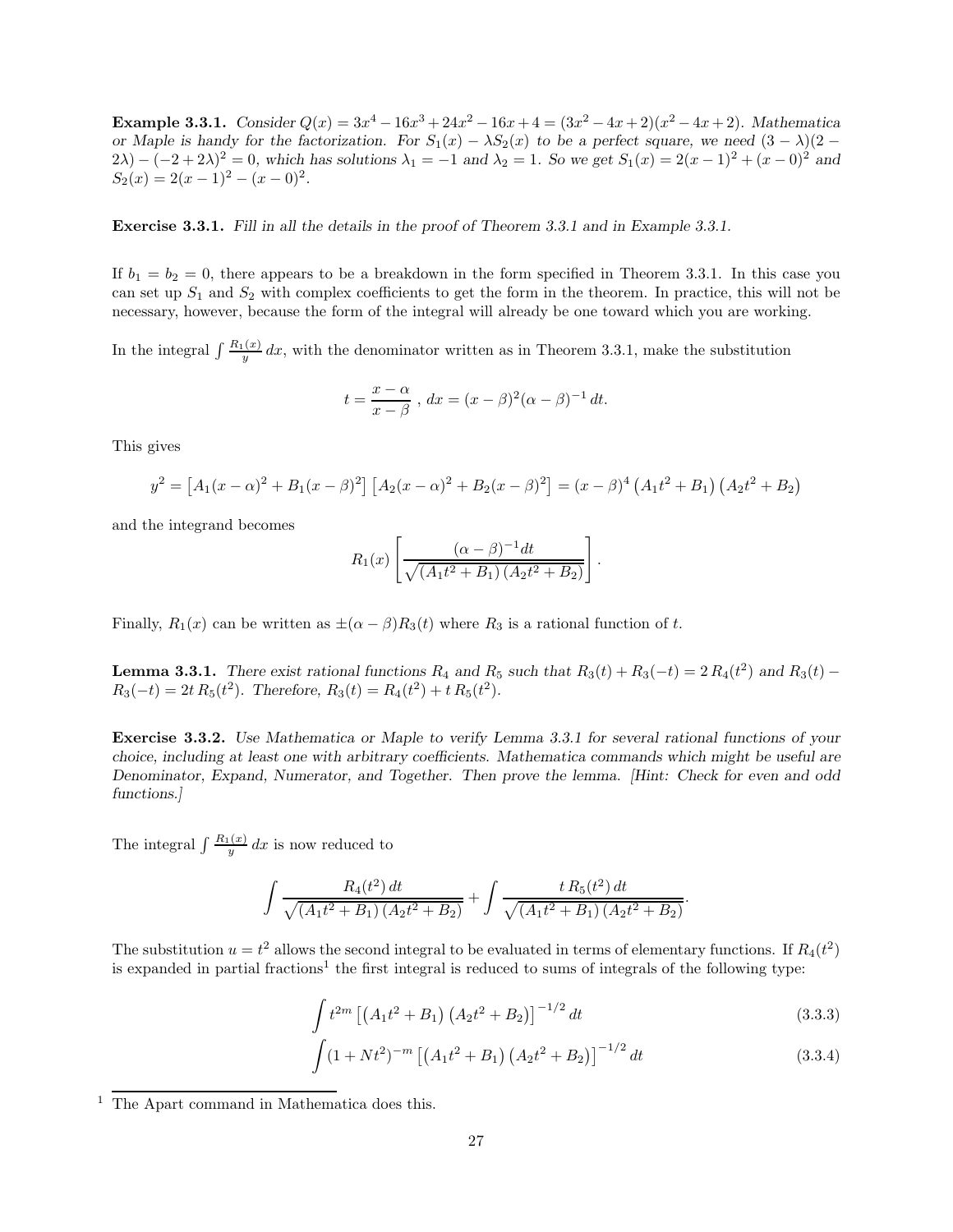where in (3.3.3) m is an integer, and in (3.3.4) m is a positive integer and  $N \neq 0$ . Reduction formulas can be derived to reduce (3.3.3) or (3.3.4) to a combination of known functions and integrals in the following canonical forms:

$$
\int \left[ \left( A_1 t^2 + B_1 \right) \left( A_2 t^2 + B_2 \right) \right]^{-1/2} dt, \tag{3.3.5}
$$

$$
\int t^2 \left[ \left( A_1 t^2 + B_1 \right) \left( A_2 t^2 + B_2 \right) \right]^{-1/2} dt, \tag{3.3.6}
$$

$$
\int (1 + Nt^2)^{-1} \left[ \left( A_1 t^2 + B_1 \right) \left( A_2 t^2 + B_2 \right) \right]^{-1/2} dt.
$$
 (3.3.7)

Equations  $(3.3.5), (3.3.6),$  and  $(3.3.7)$  are the *elliptic integrals of the first, second, and third kinds*, so named by Legendre.

**Exercise 3.3.3.** By differentiating  $t \sqrt{(A_1 t^2 + B_1) (A_2 t^2 + B_2)}$ , obtain a reduction formula for (3.3.3) when  $m = 2$ . Do you see how this process can be extended to all positive m?

Exercise 3.3.4. Find a reduction formula for  $(3.3.3)$  when  $m = -1$ .

**Exercise 3.3.5.** Show that the transformation  $t = \sin \theta$  applied to (3.1.4), (3.1.7), or (3.1.8) yields integrals of the form (3.3.5), (3.3.6), and (3.3.7).

For real elliptic integrals, all the essentially different combinations of signs in the radical are given in the following table.

| $A_1$           | ⊤ |  |  |  |  |  |  |  |  |
|-----------------|---|--|--|--|--|--|--|--|--|
| $B_1$           |   |  |  |  |  |  |  |  |  |
| $\mathcal{A}_2$ |   |  |  |  |  |  |  |  |  |
| $\mathcal{B}_2$ |   |  |  |  |  |  |  |  |  |
| Table 3.3.1.    |   |  |  |  |  |  |  |  |  |

**Example 3.3.2.** Find the appropriate substitution for the second column of Table 3.3.1. Assume that  $A_1$ ,  $B_1$ ,  $A_2$ , and  $B_2$  are all positive, so the radical is  $\sqrt{(A_1t^2 - B_1)(A_2t^2 + B_2)}$ . Substitute  $t = \sqrt{\frac{B_1}{A_1}} \sec \theta$ ,  $dt = \sqrt{\frac{B_1}{A_1}} \sec \theta \tan \theta d\theta$  so that

$$
\frac{dt}{\sqrt{(A_1t^2 - B_1)(A_2t^2 + B_2)}} = \frac{d\theta}{\sqrt{A_2B_1 + A_1B_2\cos^2\theta}} = \frac{1}{\sqrt{A_2B_1 + A_1B_2}}\frac{d\theta}{\sqrt{1 - \frac{B_2A_1}{B_2A_1 + B_1A_2}\sin^2\theta}}.
$$

Here,  $m = k^2 = \frac{B_2 A_1}{B_2 A_1 + B_1 A_2} < 1$ , and we have the form of (3.1.4) or (3.1.5).

**Exercise 3.3.6.** Fill in the details of Example 3.3.2, and find the value of  $\int_{0}^{\infty}$  $\frac{1}{\sqrt{2}}$ dt  $\sqrt{(2t^2-1)(t^2+2)}$ .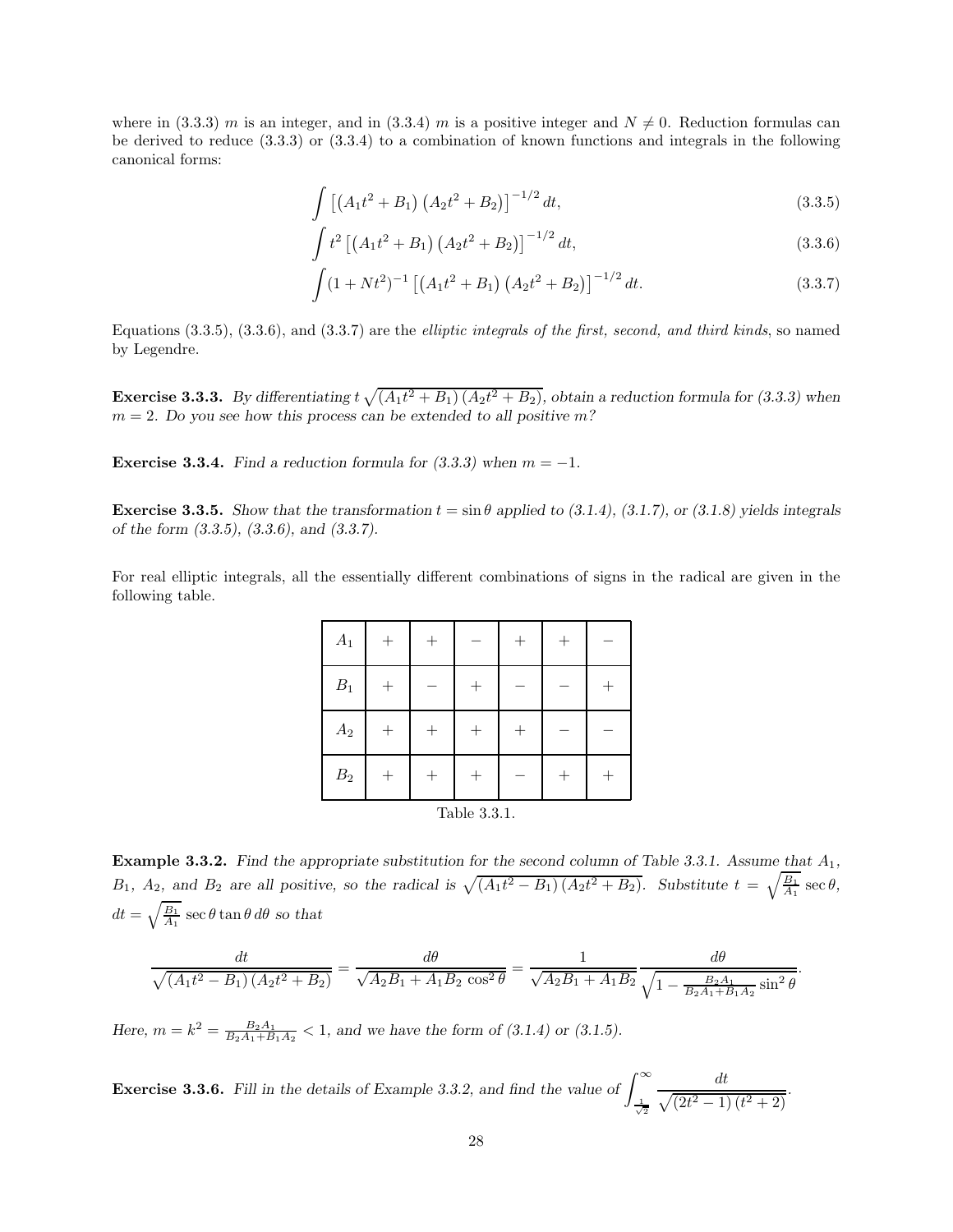Exercise 3.3.7. Pick another column of Table 3.3.1 and find the appropriate substitution. Consult with your classmates so that every column is considered by someone.

## 3.4. The Jacobian Elliptic Functions

Trigonometric functions, even though they can do the job, are not the best things to use when reducing elliptic integrals. The ideal substitution in, say,  $(3.3.5)$ , would be one where we have functions f, g, and h such that

 $t = f(v)$ ,  $dt = g(v) h(v) dv$ ,  $A_1 t^2 + B_1 = g^2(v)$ , and  $A_2 t^2 + B_2 = h^2(v)$ .

Adjustments for the constants would have to be made, of course, but such a substitution would reduce  $(3.3.5)$  to  $\int dv$ . Fortunately, such functions exist! They are called the *Jacobian elliptic functions* and can be thought of as extensions of the trigonometric functions.

Consider the function defined by an integral as follows:

$$
u = g(x) = \int_0^x \frac{1}{\sqrt{1 - t^2}} dt = \int_0^{\phi} d\theta = \phi = \sin^{-1} x.
$$

(Here we used the substitution  $t = \sin \theta$ ,  $x = \sin \phi$ , but we really don't want to focus on this part.) Assume that "sin" and "sin−<sup>1</sup> " are simply names we came up with for the functions involved here, making "sin<sup>-1</sup>" nothing more than another name for "g", which is *defined by the integral*. Thinking similarly, we can say that  $g^{-1}(u) = \sin u$ . Thus, we have *defined* the function "sin" as the inverse of the function g which is given in terms of the integral. A table of values for  $g$  can be calculated by numerical integration and this table with the entries reversed produces a table for  $g^{-1}$ . Now a new function can be defined by  $h^{-1}(u) = \sqrt{1-[g^{-1}(u)]^2}$ . Clearly,  $[g^{-1}(u)]^2 + [h^{-1}(u)]^2 = 1$ , and we might want to give " $h^{-1}$ " a new name, such as "cos", for instance. All of trigonometry can be developed in this way, without reference to angles, circles, or any of the usual stuff associated with trigonometry. We won't do trigonometry this way, because you already know that subject, but we will use this method to study the Jacobian elliptic functions.

In the spirit of the last paragraph, but assuming you know all about trigonometry, consider, for  $0 \le m \le 1$ ,

$$
u = \int_0^x \frac{1}{\sqrt{(1 - t^2)(1 - mt^2)}} dt = \int_0^{\phi} \frac{d\theta}{\sqrt{1 - m \sin^2 \theta}}
$$
(3.4.1)

where the integrals are related by the substitution  $t = \sin \theta$ ,  $x = \sin \phi$ . Note that, for fixed m, the integrals define u as a function of x or  $\phi$ , and so a table of values for this function and its inverse can be constructed by numerical integration as discussed above.

Definition 3.4.1. The Jacobian elliptic functions sn, cn, and dn are

$$
sn u = \sin \phi = x, \quad cn u = \cos \phi = \sqrt{1 - x^2}, \quad dn u = \sqrt{1 - m \sin^2 \phi} = \sqrt{1 - m x^2}
$$

where u and  $\phi$  or x are related by (3.4.1). In particular, sn is the inverse of the function of x defined by the first integral in (3.4.1). Sometimes specific dependence on the parameter m is denoted by  $sn(u | m)$ ,  $cn(u | m)$ , and  $dn(u | m)$ .

Some immediate consequences of Definition 3.4.1 are, for any  $m$ ,

$$
sn2u + cn2u = 1
$$
,  $msn2u + dn2u = 1$ ,  $sn(0) = 0$ ,  $cn(0) = dn(0) = 1$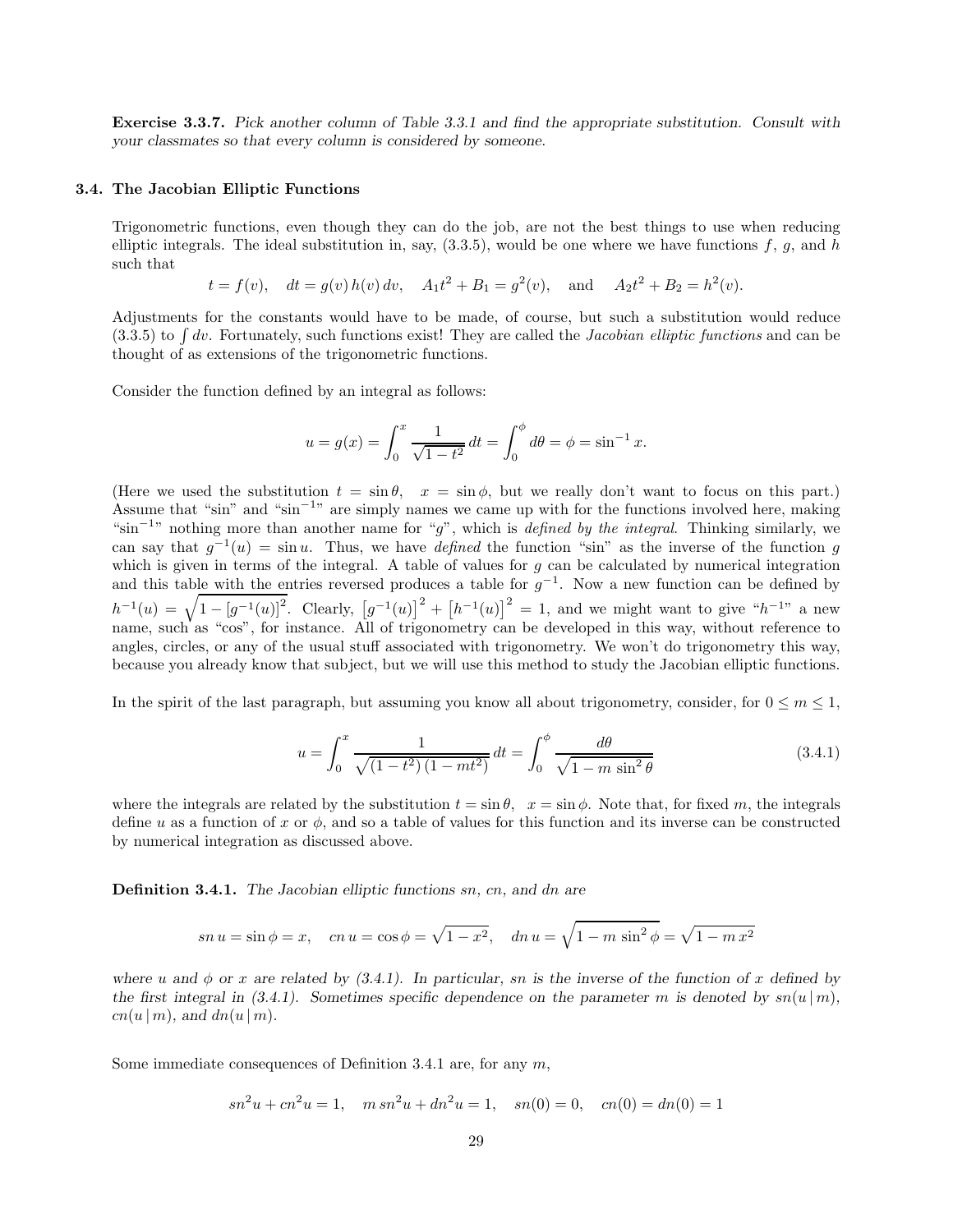Exercise 3.4.1. Show that sn is an odd function and cn is an even function.

The following notation and terminology applies to all Jacobian elliptic functions:

$$
u: argument
$$
  
\n
$$
m: parameter
$$
  
\n
$$
m_1 = 1 - m: complementary parameter
$$
  
\n
$$
\phi: amplitude, denoted \phi = am u
$$
  
\n
$$
k = \sqrt{m}: modulus
$$
  
\n
$$
k' = \sqrt{1 - k^2}: complementary modulus
$$

**Exercise 3.4.2.** Show that 
$$
\frac{d\phi}{du} = dn u
$$
, and that  $\frac{d}{du}sn u = cn u dn u$ . Also find  $\frac{d}{du}cn u$  and  $\frac{d}{du}dn u$ .

Exercise 3.4.3. Derive Formulas 17.4.44, 17.4.45, and 17.4.52 on page 596 of A&S. This verifies that sn, cn, and dn are among the kinds of functions we wanted at the beginning of this section.

**Exercise 3.4.4.** Show that  $sn(u | 0) = sin u$ ,  $cn(u | 0) = cos u$ , and  $dn(u | 0) = 1$ . Also show that  $sn(u | 1) =$  $tanh u$  and  $cn(u | 1) = dn(u | 1) = sech u$ .

There are nine other Jacobian elliptic functions, all of which can be expressed in terms of  $sn$ ,  $cn$ , and  $dn$ in much the same way all other trig functions can be expressed in terms of sin and cos. The notation uses only the letters s, c, d, and n according to the following rules. First, quotients of two of  $sn$ ,  $cn$ , and  $dn$  are denoted by the first letter of the numerator function followed by the first letter of the denominator function. Second, reciprocals are denoted by writing the letters of the function whose reciprocal is taken in reverse order. Thus

$$
ns(u) = \frac{1}{sn(u)}, \qquad nc(u) = \frac{1}{cn(u)}, \qquad nd(u) = \frac{1}{dn(u)}
$$
  
\n
$$
sc(u) = \frac{sn(u)}{cn(u)}, \qquad sd(u) = \frac{sn(u)}{dn(u)}, \qquad cd(u) = \frac{cn(u)}{dn(u)}
$$
  
\n
$$
cs(u) = \frac{cn(u)}{sn(u)}, \qquad ds(u) = \frac{dn(u)}{sn(u)}, \qquad dc(u) = \frac{dn(u)}{cn(u)}
$$
\n(3.4.2)

Quotients of any two Jacobian elliptic functions can be reduced to a quotient involving  $sn$ ,  $cn$ , and/or dn. For example

$$
\frac{sc(u)}{sd(u)} = sc(u) \cdot ds(u) = \frac{sn(u)}{cn(u)} \cdot \frac{dn(u)}{sn(u)} = \frac{dn(u)}{cn(u)} = dc(u).
$$

## 3.5. Addition Theorems

The Jacobian elliptic functions turn out to be not only periodic, but doubly periodic. Viewed as functions of a complex variable, they exhibit periodicity in both the real and imaginary directions. The following theorem will be quite useful in the next section for studying periodicity. Think about this theorem in the light of Exercise 3.4.4.

Theorem 3.5.1 (Addition Theorem). For a fixed m,

$$
sn(u+v) = \frac{sn(u) \, cn(v) \, dn(v) + sn(v) \, cn(u) \, dn(u)}{1 - m \, sn^2(u) \, sn^2(v)}.\tag{3.5.1}
$$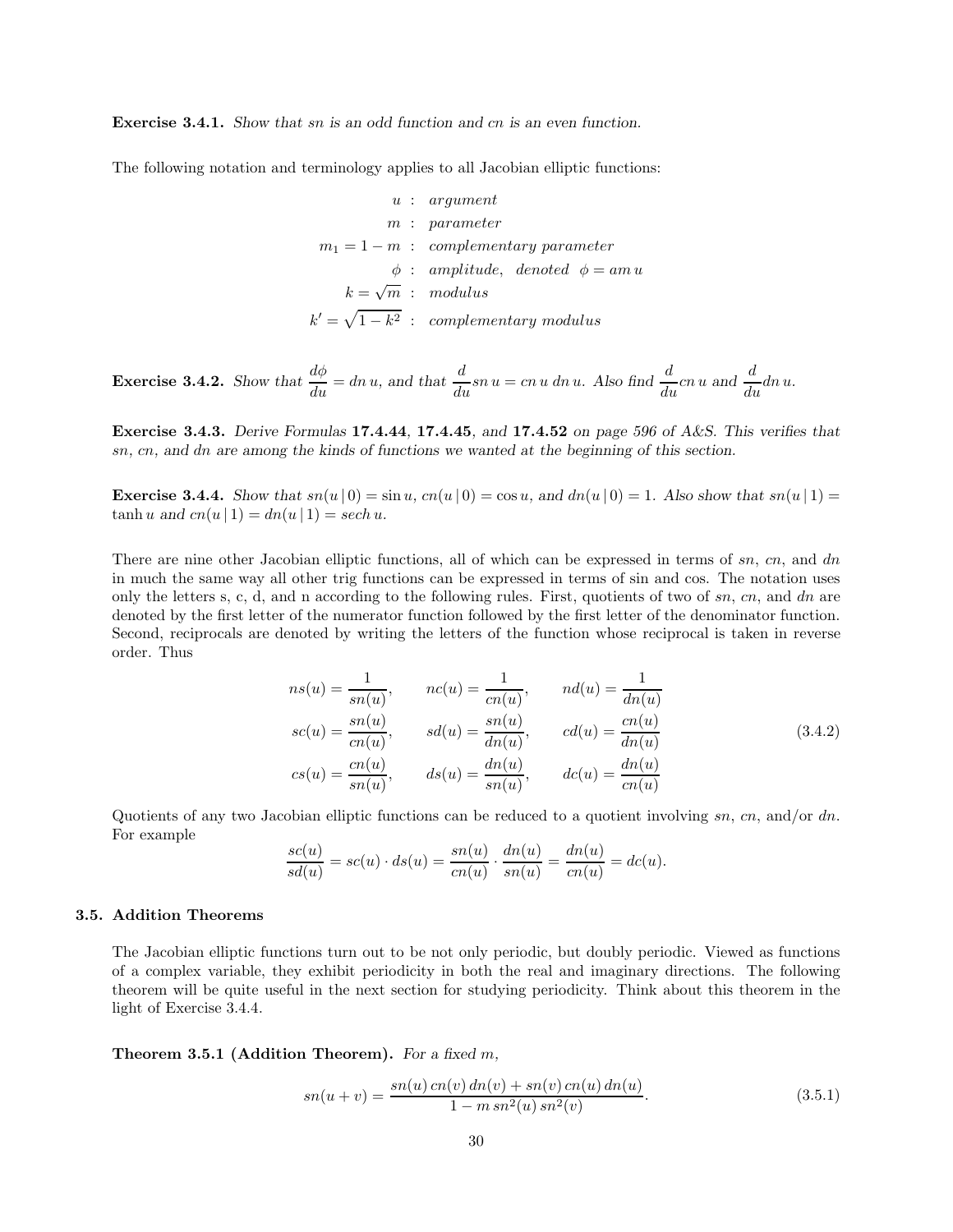**Proof.** Let  $\alpha$  be a constant, and suppose u and v are related by  $u + v = \alpha$ , so that  $\frac{dv}{du} = -1$ . Denote differentiation with respect to u by; and let  $s_1 = sn(u)$ ,  $s_2 = sn(v)$ . Then, keeping in mind that derivatives of  $s_2$  require the chain rule,

$$
\dot{s}_1^2 = (1 - s_1^2)(1 - m s_1^2)
$$
 and  $\dot{s}_2^2 = (1 - s_2^2)(1 - m s_2^2)$ .

If we differentiate again and divide by  $2\dot{s}_1$  and  $2\dot{s}_2$ , we get

$$
\ddot{s}_1 = -(1+m)s_1 + 2m s_1^3
$$
 and  $\ddot{s}_2 = -(1+m)s_2 + 2m s_2^3$ .

Thus

$$
\frac{\ddot{s}_1 s_2 - \ddot{s}_2 s_1}{\dot{s}_1^2 s_2^2 - \dot{s}_2^2 s_1^2} = \frac{-2m \, s_1 s_2}{1 - m \, s_1^2 s_2^2}
$$

and multiplying both sides by  $\dot{s}_1s_2 + \dot{s}_2s_1$  gives

$$
\frac{\frac{d}{du}(\dot{s}_1 s_2 - \dot{s}_2 s_1)}{\dot{s}_1 s_2 - \dot{s}_2 s_1} = \frac{\frac{d}{du}(1 - m s_1^2 s_2^2)}{1 - m s_1^2 s_2^2}
$$

Integration and clearing of logarithms gives

$$
\frac{\dot{s}_1 s_2 - \dot{s}_2 s_1}{1 - m s_1^2 s_2^2} = \frac{sn(u) \operatorname{cn}(v) \operatorname{dn}(v) + sn(v) \operatorname{cn}(u) \operatorname{dn}(u)}{1 - m s n^2(u) \operatorname{sn}^2(v)} = C. \tag{3.5.2}
$$

.

.

Equation (3.5.2) may be thought of as a solution of the differential equation  $du + dv = 0$ . But  $u + v = \alpha$ is also a solution of this differential equation, so the two solutions must be dependent, i.e., there exists a function  $f$  such that

$$
f(u + v) = \frac{sn(u) \, cn(v) \, dn(v) + sn(v) \, cn(u) \, dn(u)}{1 - m \, sn^2(u) \, sn^2(v)}
$$

If  $v = 0$  we see from Exercise 3.4.4 that  $f(u) = sn(u)$ , so  $f = sn$  and the theorem is proved. ◆

Exercise 3.5.1. Derive the following addition theorems for cn and dn.

$$
cn(u+v) = \frac{cn(u) \, cn(v) - sn(u) \, sn(v) \, dn(u) \, dn(v)}{1 - m \, sn^2(u) \, sn^2(v)} \tag{3.5.3}
$$

$$
dn(u+v) = \frac{dn(u) \, dn(v) - m \, sn(u) \, sn(v) \, cn(u) \, cn(v)}{1 - m \, sn^2(u) \, sn^2(v)}.\tag{3.5.4}
$$

## 3.6. Periodicity

Since  $u = \int^x$ 0 1  $\sqrt{(1-t^2)(1-mt^2)}$  dt, means that  $sn(u|m) = x$ , if we let  $K =$  $\int_1^1$ 0 1  $\frac{1}{\sqrt{(1-t^2)(1-mt^2)}} dt,$ then  $sn(K|m) = 1$ ,  $cn(K|m) = 0$ , and  $dn(K|m) = \sqrt{1-m} = k'$ . By the addition theorem for sn, we get  $sn(u+K) = \frac{sn(u) \, cn(K) \, dn(K) + sn(K) \, cn(u) \, dn(u)}{1 - \frac{2(L+K) \, n(K)}{2}}$  $\frac{K}{\ln(K)}\frac{dn(K) + sn(K) cn(u) dn(u)}{dn(u) sn^2(K)} = \frac{cn(u)}{dn(u)}$  $\frac{d\mathfrak{m}(u)}{dn(u)}=cd(u).$ 

Similarly, the addition theorems for  $cn$  and  $dn$  give

$$
cn(u+K) = \frac{cn(u) cn(K) - sn(u) sn(K) dn(u) dn(K)}{1 - m sn^2(u) sn^2(K)} = -\sqrt{1 - m} sd(u)
$$

$$
dn(u+K) = \frac{dn(u) dn(K) - m sn(u) sn(K) cn(u) cn(K)}{1 - m sn^2(u) sn^2(K)} = \sqrt{1 - m} nd(u).
$$

These results can be used to get

$$
sn(u + 2K) = -sn(u)
$$
  $cn(u + 2K) = -cn(u)$   $dn(u + 2K) = dn(u)$ 

and

$$
sn(u + 4K) = sn(u) \qquad cn(u + 4K) = cn(u).
$$

Thus, sn and cn have period 4K, and dn has period  $2K$ , where  $K = K(m)$  is the elliptic integral of the first kind. Note that we say "a period" instead of "the period" in the following theorem.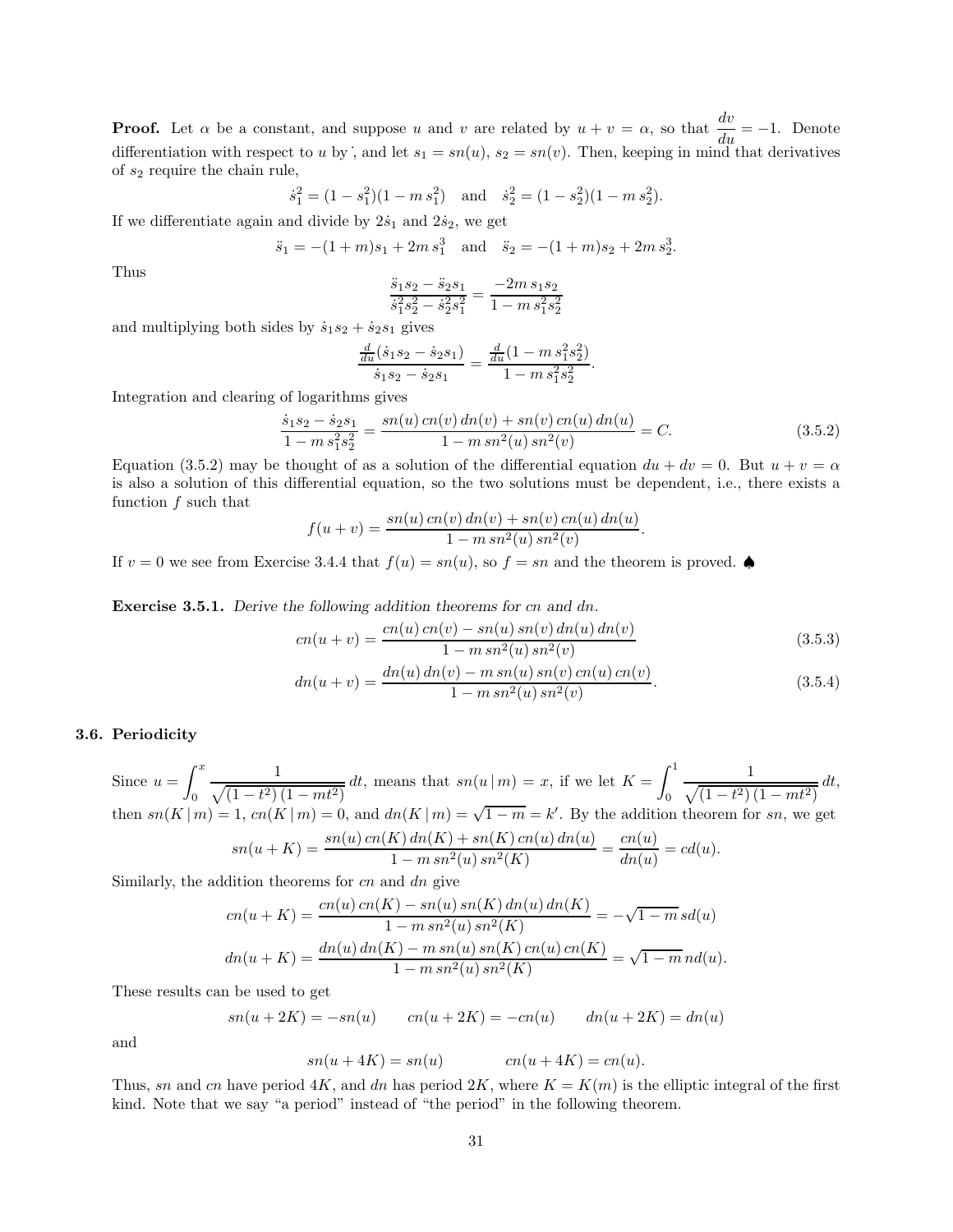Theorem 3.6.1 (First Period Theorem).  $\emph{If } K = \int_1^1 K$ 0 1  $\frac{1}{\sqrt{(1-t^2)(1-mt^2)}} dt = \int_0^{\frac{\pi}{2}}$ 0 dθ  $\sqrt{1 - m \sin^2 \theta}$ , then  $4K$  is a period of sn and cn, and  $2K$  is a period of dn.

Exercise 3.6.1. Fill in the details of the proof of Theorem 3.6.1.

To study other possible periods, let  $K' = \int_0^1$ 0 1  $\sqrt{(1-t^2)(1-m_1t^2)}$ dt.  $K'$  is the same function of  $m_1$  as K is of m. Suppose  $0 < m < 1$  so that both k and k' are also strictly between 0 and 1.

**Exercise 3.6.2.** In the integral for K', substitute  $s^2 = \frac{1}{1-m_1t^2}$  to get  $K' = \int_{0}^{\frac{1}{k}}$ 1 1  $\sqrt{(s^2-1)(1-k^2t^2)}$  ds.

Now consider the integral  $\int_{0}^{\frac{1}{k}}$ 0 1  $\sqrt{(1-t^2)(1-k^2t^2)}$ dt. Since  $\frac{1}{k} > 1$ , the integrand has a singularity at  $t = 1$ , and the integral has complex values for  $1 < t < \frac{1}{k}$ . To deal with these problems, we consider t a complex variable and look at the following path from the origin to  $(\frac{1}{k}, 0)$  in the complex plane:



Figure 3.6.1

When t is on the semicircle near  $1 + \delta$ ,  $t = 1 + \delta e^{i\epsilon}$  for some  $\epsilon > 0$ . This makes  $1 - t^2 = \delta(2 + \delta e^{i\epsilon})e^{i(\pi + \epsilon)}$ . In order to get the principal value of the square root, we must replace  $e^{i(\pi + \epsilon)}$  by  $e^{-i(\pi - \epsilon)}$ . Then, as  $\epsilon \to 0^+$ , so that  $t \to 1 + \delta$  clockwise on the semicircle, we get

$$
\sqrt{1 - t^2} = \lim_{\epsilon \to 0+} \sqrt{\delta(2 + \delta e^{i\epsilon})} e^{i(\pi + \epsilon)/2}
$$

$$
= \sqrt{\delta(2 + \delta)} e^{-i\pi/2}
$$

$$
= -i\sqrt{t^2 - 1}.
$$

We now can see that

$$
\int_0^{\frac{1}{k}} \frac{1}{\sqrt{(1-t^2)(1-k^2t^2)}} dt = \int_0^1 \frac{1}{\sqrt{(1-t^2)(1-k^2t^2)}} dt + \int_1^{\frac{1}{k}} \frac{1}{\sqrt{(1-t^2)(1-k^2t^2)}} dt
$$

$$
= K(m) - \frac{1}{i} \int_1^{\frac{1}{k}} \frac{1}{\sqrt{(t^2-1)(1-k^2t^2)}} dt
$$

$$
= K(m) + i K'(m).
$$

Therefore,

$$
sn(K + i K') = 1/k
$$
, from which we get  $dn(K + i K') = 0$ 

and

$$
cn(K + i K') = \lim_{x \to 1/k} \sqrt{1 - x^2} = \lim_{x \to 1/k} \left[ -i\sqrt{x^2 - 1} \right] = -i \frac{k'}{k},
$$

where the limits are taken along the path shown in Figure 3.6.1.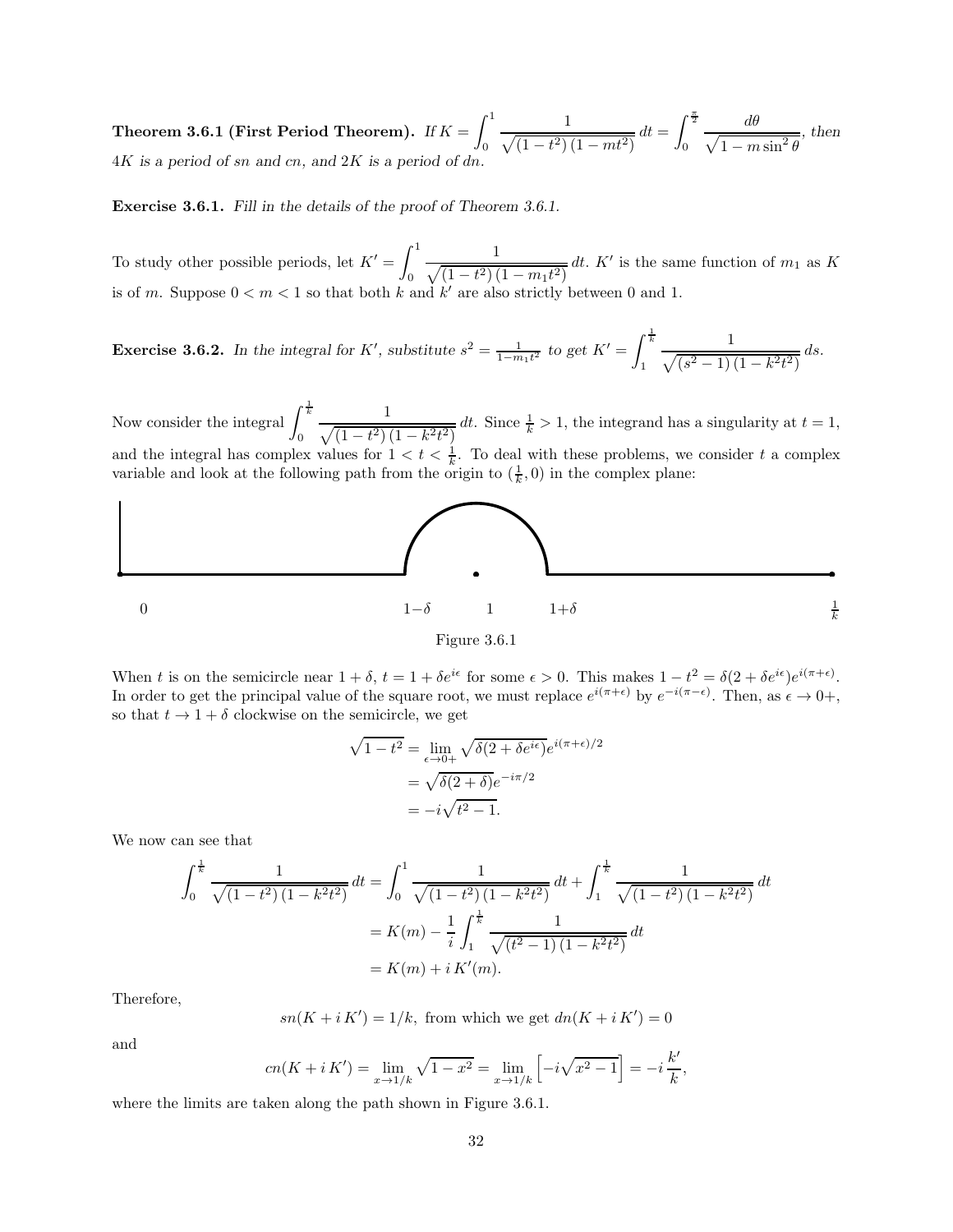Exercise 3.6.3. Show that

$$
sn(u+K+i K') = \frac{1}{k} dc(u), \qquad cn(u+K+i K') = -\frac{ik'}{k} nc(u), \qquad dn(u+K+i K') = i k' sc(u).
$$

Exercise 3.6.4. Show that

$$
sn(u + 2K + 2i K') = -sn(u), \qquad cn(u + 2K + 2i K') = cn(u), \qquad dn(u + 2K + 2i K') = -dn(u).
$$

Exercise 3.6.5. Show that

$$
sn(u + 4K + 4i K') = sn(u), \qquad dn(u + 4K + 4i K') = dn(u).
$$

So, the Jacobian elliptic functions also have a complex period.

Theorem 3.6.2 (Second Period Theorem). If  $K=\int^1$  $\boldsymbol{0}$ dt  $\sqrt{(1-t^2)(1-mt^2)},$  and  $K'=\int^1$ 0 dt  $\sqrt{(1-t^2)(1-m_1t^2)}$ , then  $4K + 4i K'$  is a period of sn and dn, and  $2K + 2i K'$  is a period of cn.

Theorem 3.6.3 (Third Period Theorem). If  $K'=\int^1$ 0 dt  $\sqrt{(1-t^2)(1-m_1t^2)}$ , then  $4i K'$  is a period of cn and dn, and  $2i K'$  is a period of sn.

**Exercise 3.6.6.** Prove Theorem 3.6.3. [Hint:  $i K' = -K + K + i K'.$ ]

The numbers K and  $iK'$  are called the real and imaginary *quarter periods* of the Jacobian elliptic functions.

## 3.7. Zeros, Poles, and Period Parallelograms

Series expansions of sn, cn, and dn around  $u = 0$  are

$$
sn(u|m) = u - \frac{1+m}{6}u^3 + \frac{1+14m+m^2}{120}u^5 + O(u^7)
$$
  
\n
$$
cn(u|m) = 1 - \frac{1}{2}u^2 + \frac{1+4m}{24}u^4 + O(u^6)
$$
  
\n
$$
dn(u|m) = 1 - \frac{m}{2}u^2 + \frac{4m+m^2}{24}u^4 + O(u^6)
$$

Series expansions of sn, cn, and dn around  $u = i K'$  are

$$
sn(u + i K'|m) = \frac{1}{k sn(u|m)} = \frac{1}{k} \left[ \frac{1}{u} + \frac{1 + m}{6} u + \frac{7 - 22m + 7m^2}{360} u^3 + O(u^4) \right]
$$
  
\n
$$
cn(u + i K'|m) = \frac{-i}{k} ds(u|m) = \frac{-i}{k} \left[ \frac{1}{u} + \frac{1 - 2m}{6} u + \frac{7 + 8m - 8m^2}{360} u^3 + O(u^4) \right]
$$
  
\n
$$
dn(u + i K'|m) = -i cs(u|m) = -i \left[ \frac{1}{u} + \frac{-2 + m}{6} u + \frac{-8 + 8m + 7m^2}{360} u^3 + O(u^4) \right]
$$

From these expansions we can identify the poles and residues of the Jacobian elliptic functions.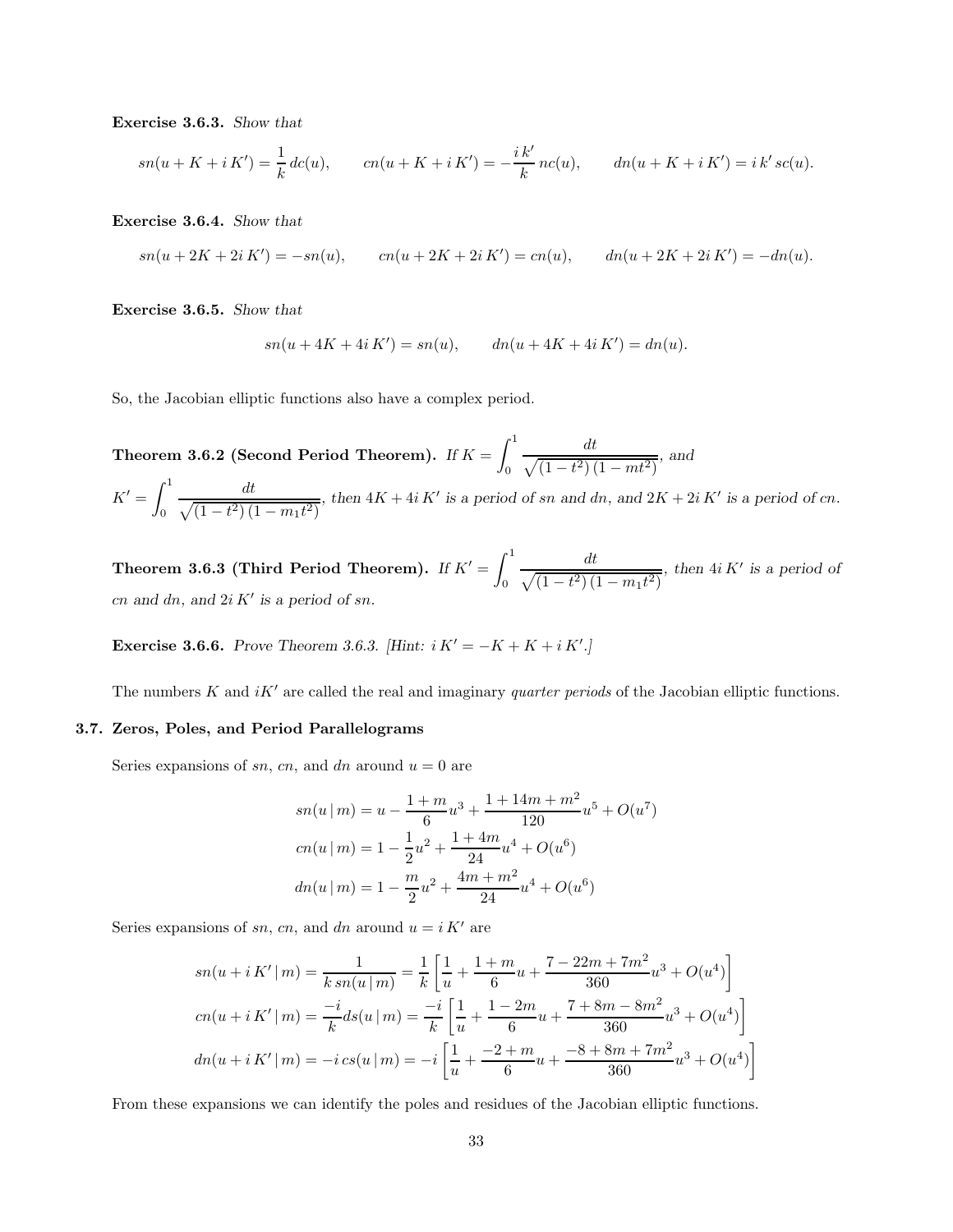**Theorem 3.7.1 (First Pole Theorem).** At the point  $u = i K'$  the functions sn, cn, and dn have simple poles with residues  $1/k$ ,  $-i/k$ , and  $-i$  respectively.

**Theorem 3.7.2 (Second Pole Theorem).** At the point  $u = 2K + iK'$  the functions sn and cn have simple poles with residues  $-1/k$  and  $i/k$ . At the point  $u = 3i K'$  the function dn has a simple pole with residue i.

Exercise 3.7.1. Prove both Pole Theorems. If you want to verify the series expansions, use Mathematica or Maple.

From the period theorems we see that each Jacobian elliptic function has a smallest period parallelogram in the complex plane. It is customary to translate period parallelograms so that no zeros or poles are on the boundary. When this is done, we see that the period parallelogram for each Jacobian elliptic function contains exactly two zeros and two poles in its interior. Unless stated otherwise, we shall assume that any period parallelogram has been translated in this manner. See Figure 3.7.1, in which zeros are indicated by a o and poles by a ∗.



Figure 3.7.1. Period parallelograms for sn and cn.

Exercise 3.7.2. Sketch period parallelograms for dn, sc, and cd with no zeros or poles on the boundaries.

If C denotes the counterclockwise boundary of a period parallelogram for some Jacobian elliptic function, the Residue Theorem from complex analysis says that the the integral around  $C$  of the Jacobian elliptic function is  $1/2\pi i$  times the sum of the residues at the two poles inside C. In the next section we will see that for elliptic functions in general this integral is zero.

Exercise 3.7.3. If C denotes the boundary of a period parallelogram, oriented counterclockwise, compute  $\int_C sn(u) du$ ,  $\int_C cn(u) du$ , and  $\int_C dn(u) du$ .

A useful device for dealing with the Jacobian elliptic functions is the doubly infinite array, or lattice, consisting of the letters s, c, d, and n shown in Figure 3.7.2. Think of this lattice in the complex plane and denote one of the points labelled s by  $K_s$ . Then denote the point to the east labelled c by  $K_c$ , the point to the north labelled n by  $K_n$ , and the point to the southwest labelled d by  $K_d$ . If we put the origin at  $K_s$ , then the sum (of complex numbers, or of vectors)  $K_s + K_c + K_d + K_n = 0$ . Assume the scale on the lattice is such that  $K_c = K$ ,  $K_n = iK'$ , and  $K_d = -K - iK'$ , where K and  $iK'$  are the real and imaginary quarter periods.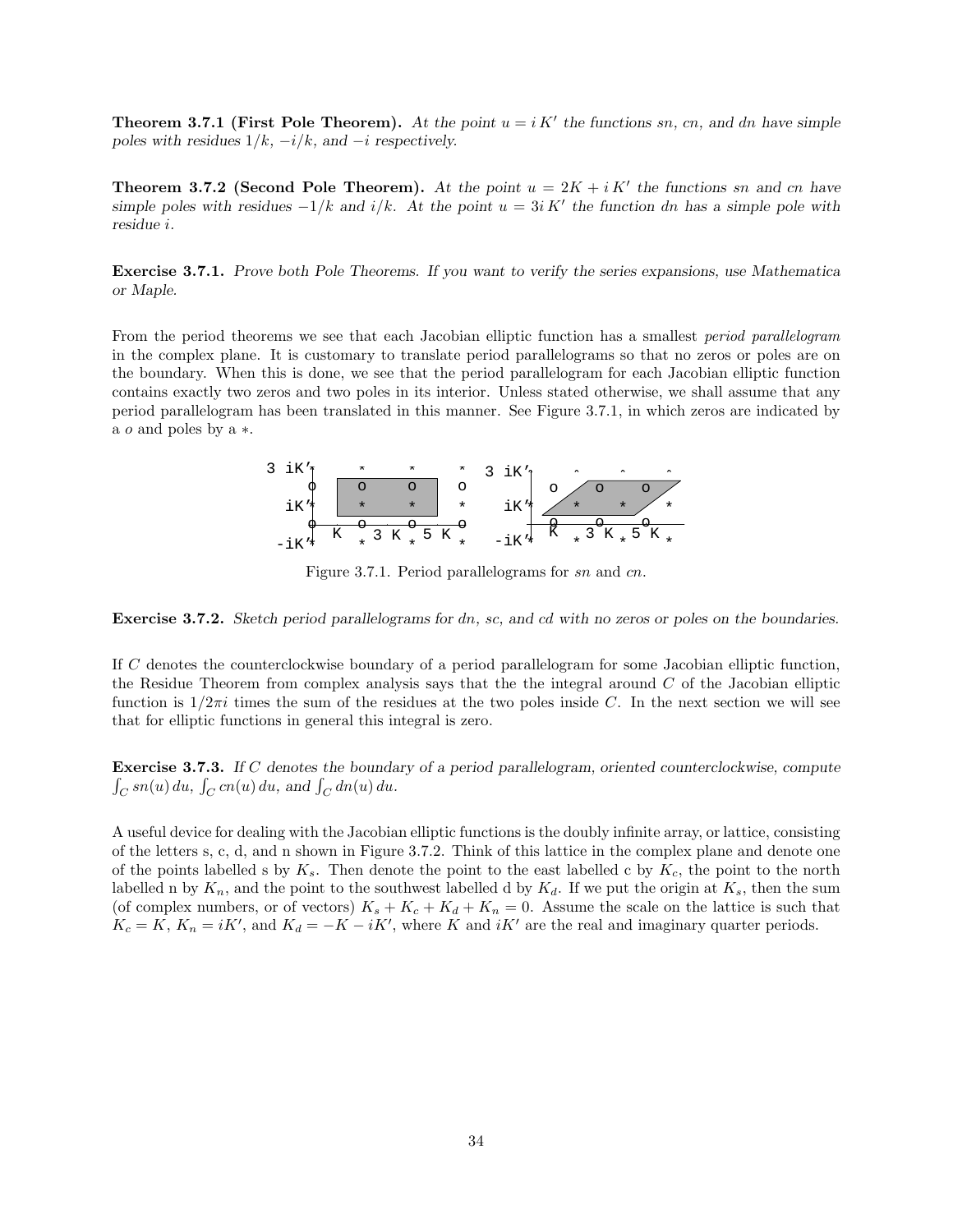|  |  | S C S C S C S |  |
|--|--|---------------|--|
|  |  | n d n d n d n |  |
|  |  | s c s c s c s |  |
|  |  | n d n d n d n |  |

Figure 3.7.2. This pattern is repeated indefinitely on all sides.

If the letters p, q, r, and t are any permutation of s, c, d, and n, then the Jacobian elliptic function  $pq$  has the following properties. See also A&S, p.569.

- (1) pq is doubly periodic with a simple zero at  $K_p$  and a simple pole at  $K_q$ .
- (2) The step  $K_q K_p$  from the zero to the pole is a half-period; the numbers  $K_c, K_n$ , and  $K_d$  not equal to  $K_q - K_p$  are quarter-periods.
- (3) In the series expansion of pq around  $u = 0$  the coefficient of the leading term is 1.

Here are plots of the *modular surfaces* over one period parallelogram of the functions  $w = sn(u | \frac{1}{2})$  and  $w = dn(u | \frac{1}{2})$ , where  $u = x + iy$ . Complex functions of a complex variable require four dimensions for a complete graph, but a useful compromise is to plot the modulus, or absolute value of a complex function, which is essentially a real function of the real and imaginary parts of the complex variable. The surfaces in Figure 3.7.3 are plots of  $w = |sn(x + iy)| \frac{1}{2}$  and  $w = |dn(x + iy)| \frac{1}{2}$ . The depressions correspond to zeros and the towers correspond to poles.



Figure 3.7.3. Modular surfaces of sn and dn.

Exercise 3.7.4. Use the lattice in Figure 3.7.2 to determine the periods, zeros, and poles of cd and ds. Use Mathematica or Maple to plot the modular surfaces over one period parallelogram.

Exercise 3.7.5. Why are the functions sn, cn, and dn called "the Copolar Trio" in A&S, 16.3?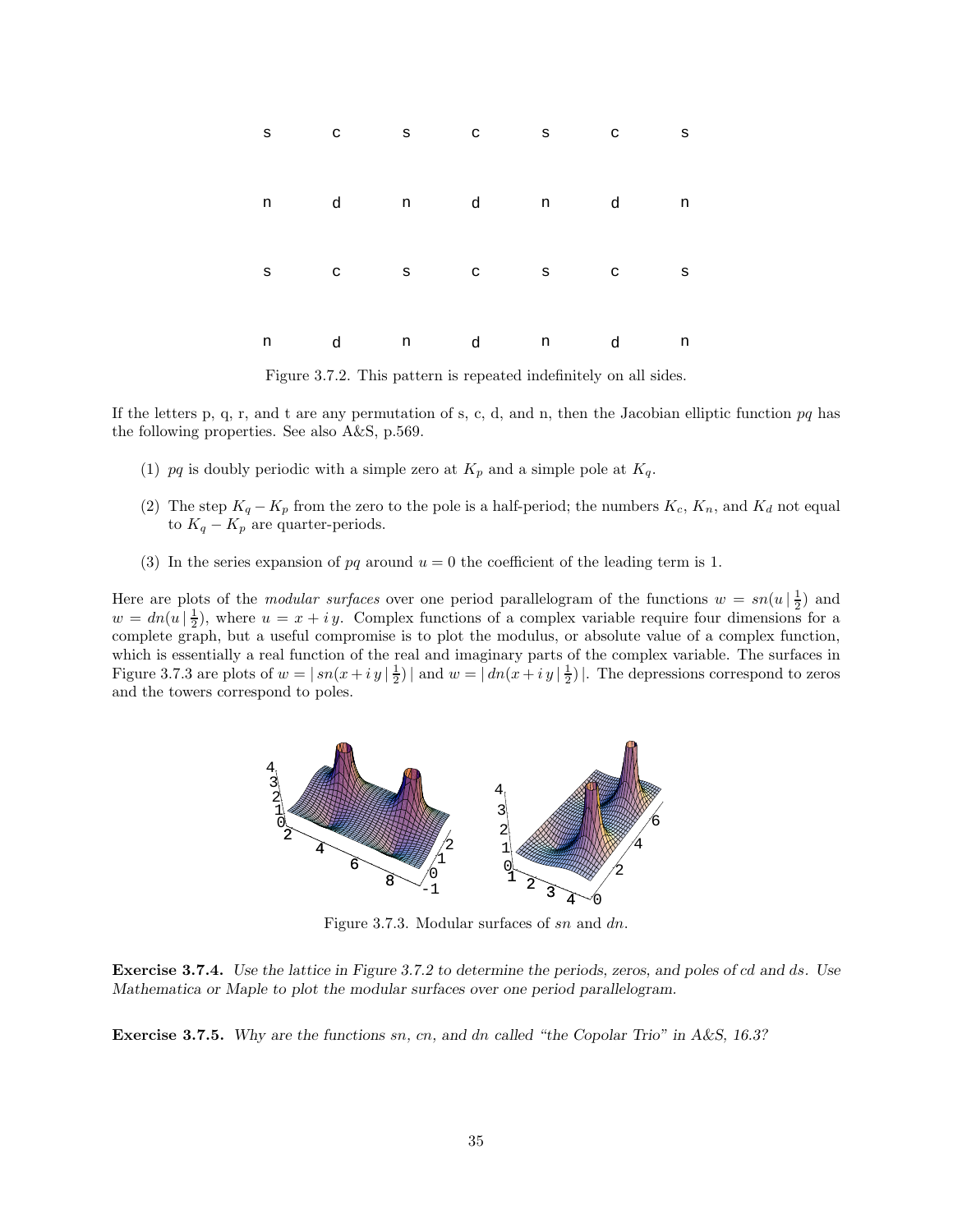### 3.8. General Elliptic Functions

Definition 3.8.1. An elliptic function of a complex variable is a doubly periodic function which is meromorphic, i.e., analytic except for poles, in the finite complex plane.

If the smallest periods of an elliptic function are  $2\omega_1$  and  $2\omega_2$ , then the parallelogram with vertices 0,  $2\omega_1$ ,  $2\omega_1 + 2\omega_2$ , and  $2\omega_2$  is the *fundamental period parallelogram*. A *period parallelogram* is any translation of a fundamental period parallelogram by integer multiples of  $2\omega_1$  and/or  $2\omega_2$ . A cell is a translation of a period parallelogram so that no poles are on the boundary. Parts of the proofs of the next few theorems depend on the theory of functions of a complex variable. If you have not studied that subject (or if you have forgotten it), learn what the theorems say, and come back to the proofs after you have studied the theory of functions of a complex variable. In fact, this material should be an incentive to take a complex variables course!

Theorem 3.8.1. An elliptic function has a finite number of poles in any cell.

Outline of Proof. A cell is a bounded set in the complex plane. If the number of poles in a cell is infinite, then by the two-dimensional Bolzano-Weierstrass Theorem, the poles would have a limit point in the cell. This limit point would be an essential singularity of the elliptic function. It could not be a pole, because a pole is an isolated singularity. This is a contradiction of the definition of an elliptic function. ♠

**Theorem 3.8.2.** An elliptic function has a finite number of zeros in any cell.

Proof. If not, then the reciprocal function would have an infinite number of poles in a cell, and as in the proof of Theorem 3.8.1, would have an essential singularity in the cell. This point would also be an essential singularity of the original function, contradicting the definition of an elliptic function.  $\spadesuit$ 

Theorem 3.8.3. In a cell, the sum of the residues at the poles of an elliptic function is zero.

**Proof.** Let C be the boundary of the cell, oriented counterclockwise, and let the vertices be given by  $t$ ,  $t + 2\omega_1$ ,  $t + 2\omega_1 + 2\omega_2$ , and  $t + 2\omega_2$ , where  $2\omega_1$  and  $2\omega_2$  are the periods. Call the elliptic function f. The sum of the residues is

$$
\frac{1}{2\pi i} \int_C f(z) dz = \frac{1}{2\pi i} \left[ \int_t^{t+2\omega_1} f(z) dz + \int_{t+2\omega_1}^{t+2\omega_1+2\omega_2} f(z) dz + \int_{t+2\omega_1+2\omega_2}^{t+2\omega_2} f(z) dz + \int_{t+2\omega_2}^t f(z) dz \right].
$$

In the second integral, replace z by  $z + 2\omega_1$ , and in the third integral, replace z by  $z + 2\omega_2$ . We then get

$$
\frac{1}{2\pi i} \int_C f(z) dz = \frac{1}{2\pi i} \int_t^{t+2\omega_1} (f(z) - f(z + 2\omega_2)) dz - \frac{1}{2\pi i} \int_t^{t+2\omega_2} (f(z) - f(z + 2\omega_1)) dz
$$

By the periodicity of f, each of these integrals is zero.  $\spadesuit$ 

Theorem 3.8.4 (Liouville's Theorem for Elliptic Functions). An elliptic function having no poles in a cell is a constant.

**Proof.** If f is elliptic having no poles in a cell, then f is analytic both in the cell and on the boundary of the cell. Thus, f is bounded on the closed cell, and so there is an M such that for z in the closed cell,  $|f(z)| < M$ . By periodicity, we then have that  $|f(z)| < M$  for all z in the complex plane, and so by Liouville's (other, more famous) Theorem, f is constant.  $\spadesuit$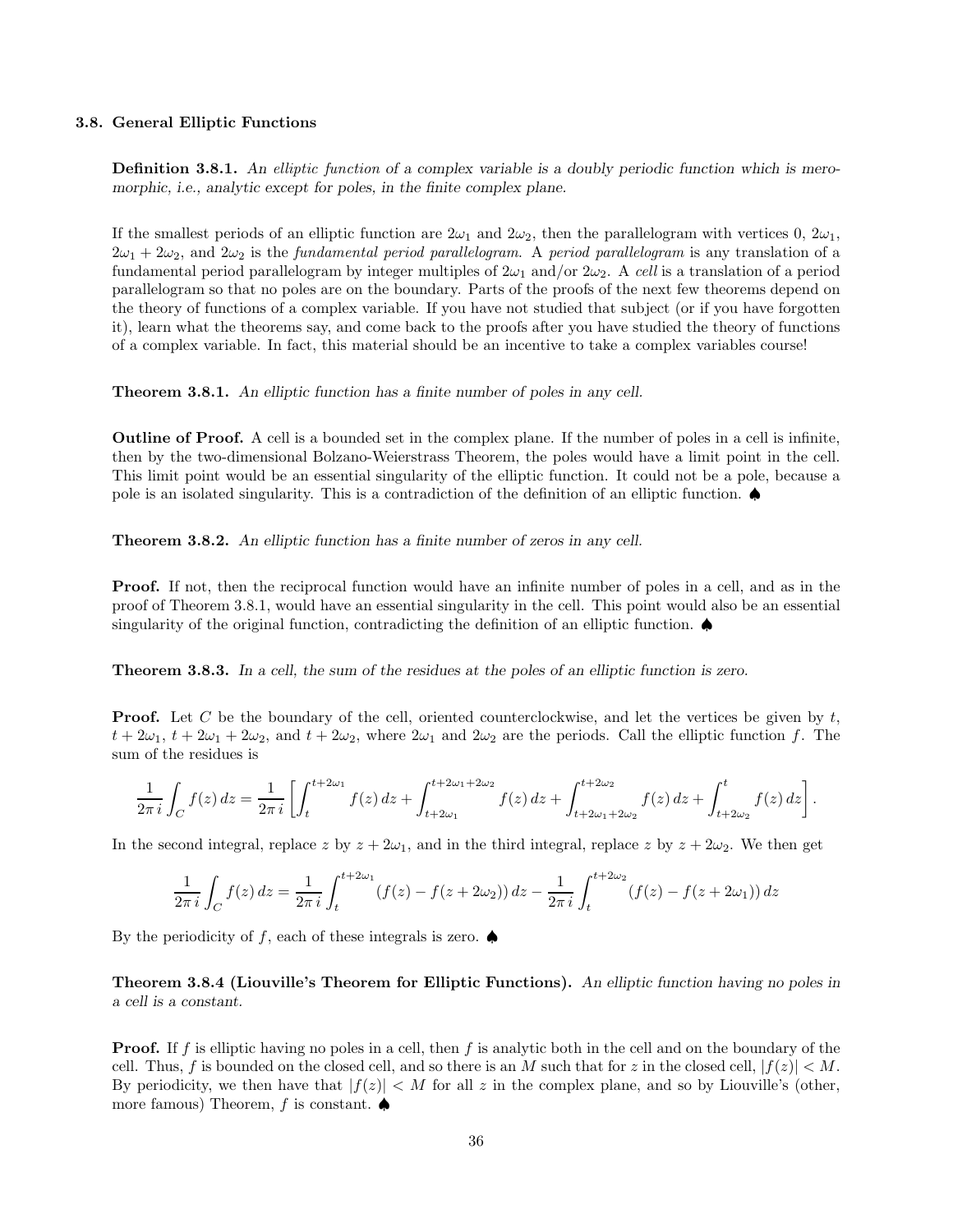**Definition 3.8.2.** The order of an elliptic function f is equal to the number of poles, counted according to multiplicity, in a cell.

The following lemma is useful in determining the order of elliptic functions.

**Lemma 3.8.1.** If f is an elliptic function and  $z_0$  is any complex number, the number of roots of the equation  $f(z) = z_0$  in any cell depends only on f and not on  $z_0$ .

**Proof.** Let C be the boundary, oriented counterlockwise, of a cell, and let Z and P be the respective numbers of zeros and poles, counted according to multiplicity, of  $f(z)-z_0$  in the cell. Then by the Argument Principle,

$$
Z - P = \frac{1}{2\pi i} \int_C \frac{f'(z)}{f(z) - z_0} dz.
$$

Breaking the integral into four parts and substituting as in the proof of Theorem 3.8.3, we get  $Z - P = 0$ . Thus,  $f(z) - z_0$  has the same number of zeros as poles; but the number of poles is the same as the number of poles of f, which is independent of  $z_0$ .

**Definition 3.8.3.** The order of an elliptic function f is equal to the number of zeros, counted according to multiplicity, of f in any cell.

**Exercise 3.8.1.** Prove that if f is a nonconstant elliptic function, then the order of f is at least two.

Thus, in terms of the number of poles, the simplest elliptic functions are those of order two, of which there are two kinds: (1) those having a single pole of order two whose residue is zero, and (2) those having two simple poles whose residues are negatives of one another. The Jacobian elliptic functions are of the second kind. An example of an elliptic function of the first kind will be given in the next section.

### 3.9. Weierstrass' P-function

Let  $\omega_1$  and  $\omega_2$  be two complex numbers such that the quotient  $\omega_1/\omega_2$  is not a real number, and for integers m and n let  $\Omega_{m,n} = 2m \omega_1 + 2n \omega_2$ . Then Weierstrass' P-function is defined by

$$
P(z) = \frac{1}{z^2} + \sum_{m,n}^{\prime} \left[ \frac{1}{(z - \Omega_{m,n})^2} - \frac{1}{\Omega_{m,n}^2} \right],
$$
\n(3.9.1)

where the sum is over all integer values of m and n, and the prime notation indicates that m and n simultaneously zero is not included. The series for  $P(z)$  can be shown to converge absolutely and uniformly except at the points  $\Omega_{m,n}$ , which are poles.

**Exercise 3.9.1.** Show that  $P'(z) = -2\sum$  $m,n$ 1  $\frac{1}{(z - \Omega_{m,n})^3}$ . Note the absence of the prime on the sum.

**Exercise 3.9.2.** Show that  $P$  is an even function and that  $P'$  is an odd function.

**Theorem 3.9.1.**  $P'(z)$  is doubly periodic with periods  $2\omega_1$  and  $2\omega_2$ , and therefore P' is an elliptic function.

**Proof.** The sets  $\{\Omega_{m,n}\}, \{\Omega_{m,n}-2\omega_1\}, \text{ and } \{\Omega_{m,n}-2\omega_2\}$  are all the same.  $\spadesuit$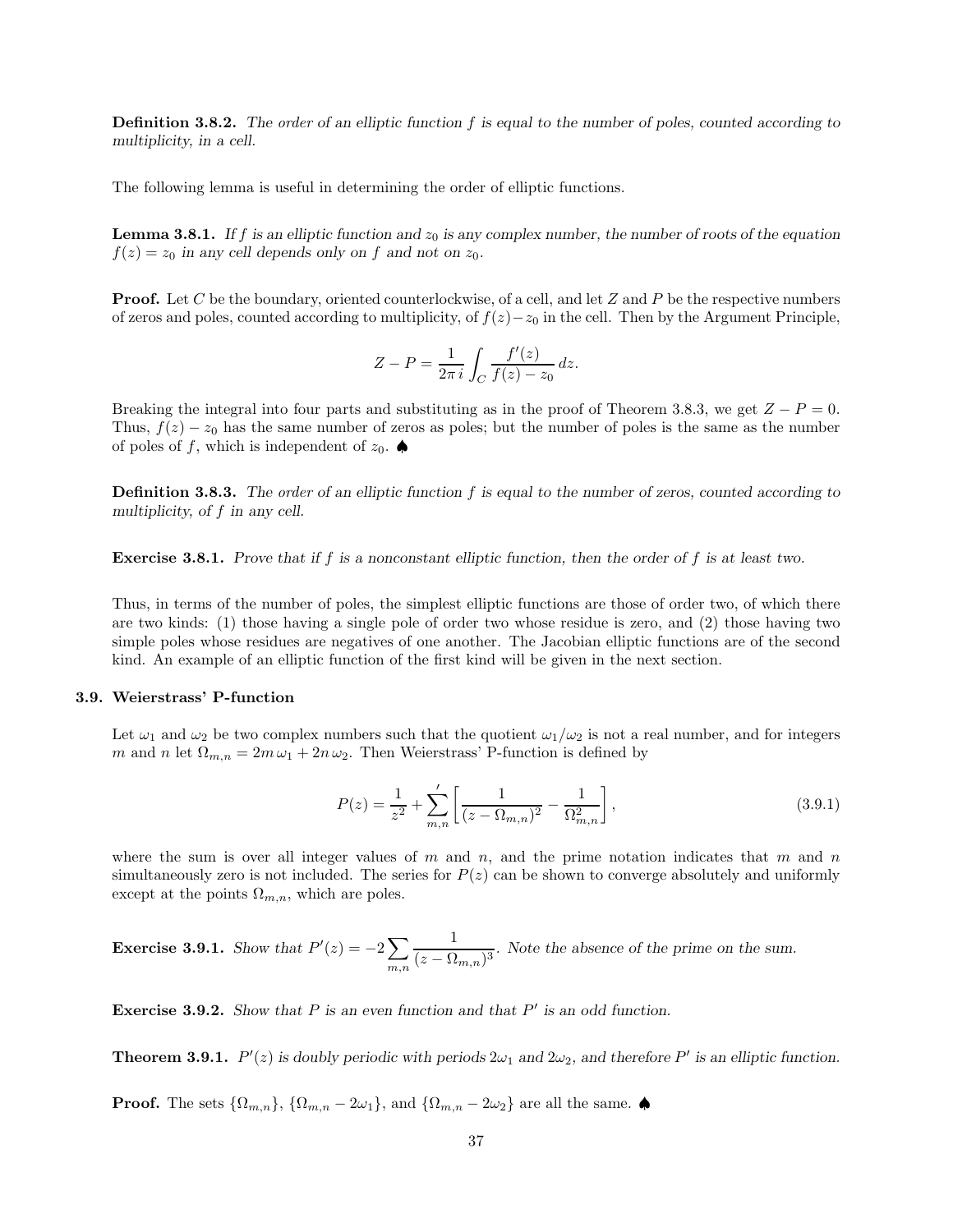**Theorem 3.9.2.** P is an elliptic function with periods  $2\omega_1$  and  $2\omega_2$ .

**Proof.** Since  $P'(z + 2\omega_1) = P'(z)$ , we have  $P(z + 2\omega_1) = P(z) + A$ , where A is a constant. If  $z = -\omega_1$ , we have  $P(\omega_1) = P(-\omega_1) + A$ , and since P is an even function,  $A = 0$ . Similarly,  $P(z + 2\omega_2) = P(z)$ .

 $\tilde{P}(z) = P(z) - z^{-2}$  is analytic in a neighborhood of the origin and is an even function, so  $\tilde{P}$  has a series expansion around  $z = 0$ :

$$
\tilde{P}(z) = a_2 z^2 + a_4 z^4 + O(z^6)
$$
\n
$$
a_2 = \frac{6}{2!} \sum_{m,n}^{\prime} \frac{1}{\Omega_{m,n}^4} = \frac{1}{20} g_2
$$
\n
$$
g_2 = 60 \sum_{m,n}^{\prime} \frac{1}{\Omega_{m,n}^4}
$$
\n
$$
a_4 = \frac{120}{4!} \sum_{m,n}^{\prime} \frac{1}{\Omega_{m,n}^6} = \frac{1}{28} g_3
$$
\n
$$
g_3 = 140 \sum_{m,n}^{\prime} \frac{1}{\Omega_{m,n}^6}
$$

Thus we get the following series representations.

$$
P(z) = z^{-2} + \frac{1}{20}g_2z^2 + \frac{1}{28}g_3z^4 + O(z^6)
$$
  
\n
$$
P'(z) = -2z^{-3} + \frac{1}{10}g_2z + \frac{1}{7}g_3z^3 + O(z^5)
$$
  
\n
$$
P(z)^3 = z^{-6} + \frac{3}{20}g_2z^{-2} + \frac{3}{28}g_3 + O(z^2)
$$
  
\n
$$
P'(z))^2 = 4z^{-6} - \frac{2}{5}g_2z^{-2} - \frac{4}{7}g_3 + O(z^2)
$$

Combining these leads to

$$
(P'(z))^2 - 4P^3(z) + g_2P(z) + g_3 = O(z^2). \tag{3.9.1}
$$

Exercise 3.9.3. Verify the details in the derivation of equation (3.9.1).

 $\left($ 

The left side of (3.9.1) is an elliptic function with periods the same as P and is analytic at  $z = 0$ . By periodicity, then, it is analytic at each of the points  $\Omega_{m,n}$ . But the points  $\Omega_{m,n}$  are the only points where the left side of (3.9.1) can have poles, so it is an elliptic function with no poles, and hence a constant. Let  $z \rightarrow 0$  to see that the constant is 0.

Exercise 3.9.4. Verify the statements in the last paragraph.

The numbers  $g_2$  and  $g_3$  are called the *invariants* of  $P$ .  $P$  satisfies the differential equation

$$
(P'(z))^2 = 4P^3(z) - g_2P(z) - g_3.
$$
\n(3.9.2)

## 3.10. Elliptic Functions in Terms of  $P$  and  $P'$

Suppose f is an elliptic function and let P be the Weierstrass elliptic function (WEF) with the same periods as  $f$ . Then

$$
f(z) = \frac{1}{2} [f(z) + f(-z)] + \frac{1}{2} [(f(z) - f(-z)) (P'(z))^{-1}] P'(z)
$$
  
= (even elliptic function) + (even elliptic function)P'(z)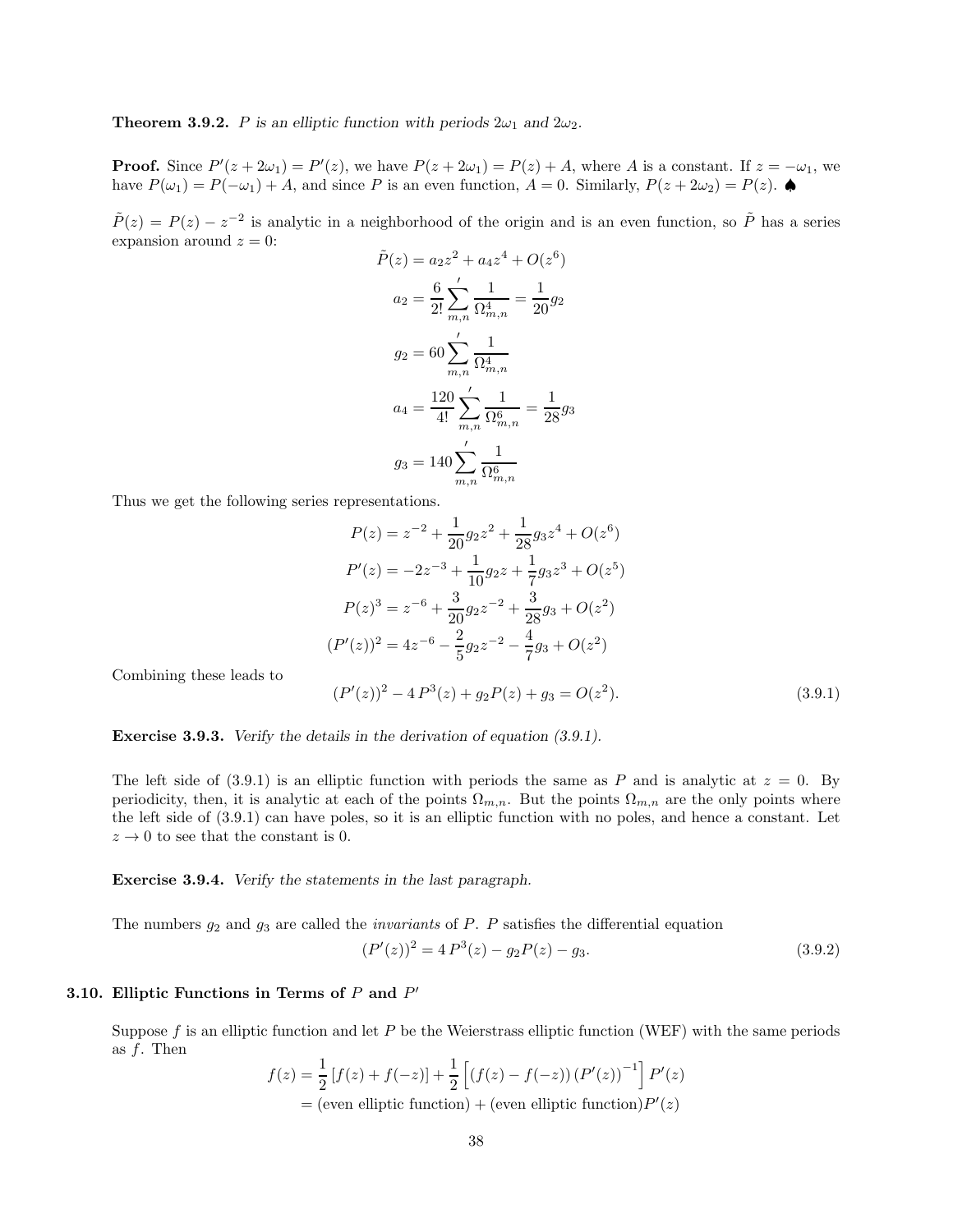So, if we can express any *even* elliptic function in terms of  $P$  and  $P'$ , then we can so express any elliptic function.

Suppose  $\phi$  is an even elliptic function. The zeros and poles of  $\phi$  in a cell can each be arranged in two sets:

zeros:  $\{a_1, a_2, \ldots, a_n\}$  and additional points in the cell congruent to  $\{-a_1, -a_2, \ldots, -a_n\}$ .

poles:  $\{b_1, b_2, \ldots, b_n\}$  and additional points in the cell congruent to  $\{-b_1, -b_2, \ldots, -b_n\}$ .

Consider the function

$$
G(z) = \frac{1}{\phi(z)} \prod_{j=1}^{n} \frac{(P(z) - P(a_j))^2}{(P(z) - P(b_j))^2}.
$$

Exercise 3.10.1. Prove that G is a constant function when the question marks are suitably replaced. (For a specific case, see Example 3.10.1 below.)

Thus,  $\phi(z) = A \prod^{n}$  $j=1$  $(P(z) - P(a_j))^2$  $\frac{P(x)}{(P(z) - P(b_j))}$ , and we have the following theorem.

**Theorem 3.10.1.** Any elliptic function can be expressed in terms of the WEFs  $P$  and  $P'$  with the same periods. The expression will be rational in  $P$  and linear in  $P'$ .

A related theorem is the following.

Theorem 3.10.2. An algebraic (polynomial, I believe - LMH) relation exists between any two elliptic functions with the same periods.

**Outline of proof:** Let f and  $\phi$  be elliptic with the same periods. By Theorem 3.10.1, each can be expressed as a rational function of the WEFs P and P' having the same periods, say  $f(z) = R_1(P(z), P'(z))$ ,  $\phi(z) = R_2(P(z), P'(z))$ . We can get an algebraic relation between f and  $\phi$  by eliminating P and P' from these equations plus  $(3.9.2)$ .  $\spadesuit$ 

Corollary 3.10.1. Every elliptic function is related to its derivative by an algebraic relation.

Proof: Clear, and left to the reader.

Example 3.10.1. Express cn z in terms of P and P'. Since cn is even, has periods  $4K$  and  $2K + 2iK'$ , has zeros at K and 3K, and has poles at  $iK'$  and  $2K + iK'$ , we can let  $a_1 = K$  and  $b_1 = iK'$ . Thus,

$$
A = \frac{1}{cn z} \frac{P(z) - P(K)}{P(z) - P(iK')}.
$$

As  $z \to 0$  we see that  $A = 1$ , so

$$
cn z = \frac{P(z) - P(K)}{P(z) - P(iK')}.
$$

**Exercise 3.10.2.** Let  $m = .5$  and verify all statements in Example 3.10.1. Compare modular surface plots of cn and its representation in terms of P.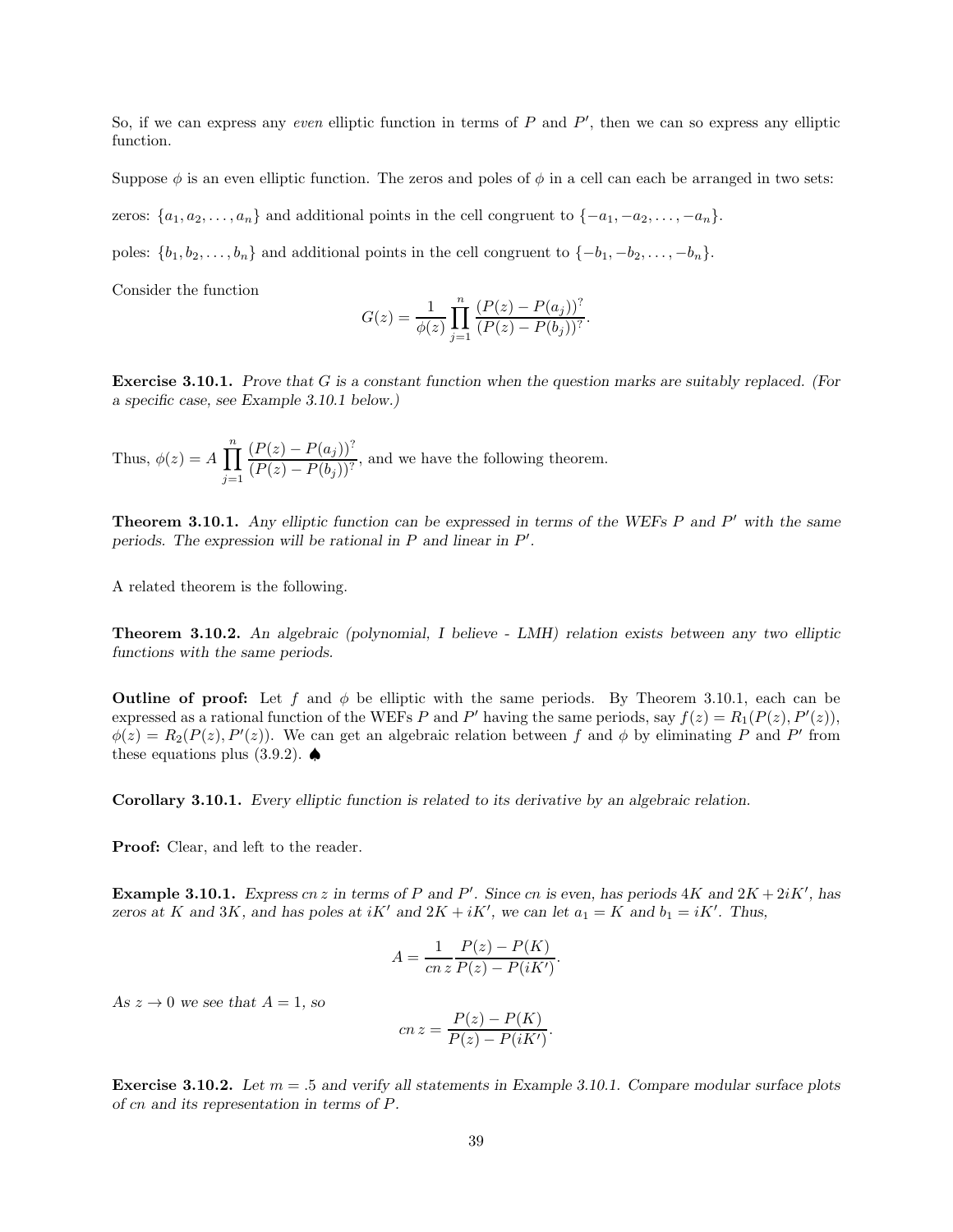The algebraic relation between two equiperiodic elliptic functions depends on the orders of the elliptic functions. Recalling Lemma 3.8.1, if f has order m and  $\phi$  has order n, then corresponding to any value of  $f(z)$ , there are m values of z. Corresponding to each of these m values of z there are m values of  $\phi(z)$ . Similarly, to each value of  $\phi(z)$  there correspond n values of  $f(z)$ . Thus, the algebraic relation between f and  $\phi$  will be of degree m or lower in  $\phi$  and degree n or lower in f.

**Example 3.10.2.** The functions  $f(z) = P(z)$  and  $\phi(z) = P^2(z)$  have orders 2 and 4, so their relation will be of degree at most 2 in  $\phi$  and at most 4 in f. The relation between them is obviously  $\phi = f^2$ , of less than maximum degrees.

**Example 3.10.3.** Let  $f(z) = P(z)$  (order 2) and  $\phi(z) = P'(z)$  (order 3). Their relation is given by equation  $(3.9.2)$ , and is of degree 2 in  $\phi$  and degree 3 in f.

### 3.11. Elliptic Wheels - An Application

The material in this section is taken from: Leon Hall and Stan Wagon, Roads and wheels, Mathematics Magazine 65, (1992), 283-301. See this article for more details.

Suppose we are given a wheel in the form of a function defined by  $r = g(\theta)$  in polar coordinates with the axle of the wheel at the origin, or pole. The problem is, what road is required for this wheel to roll on so that the axle remains level? The axle may or may not coincide with the wheel's geometric center, and the road is assumed to provide enough friction so the wheel never slips. Assume the road (to be found) has equation  $y = f(x)$ .



Figure 3.11.1. Wheel - road relationships

Three conditions will guarantee that the axle of the wheel moves horizontally on the  $x$ -axis as the wheel rolls on the road. These conditions are illustrated in Figure 3.11.1. First, the initial point of contact must be directly below the origin, which means that when  $x = 0$ ,  $\theta = -\pi/2$ . Second, corresponding arc lengths along the road and on the wheel must be equal. In Figure 3.11.1, this means that the road length from A to B must equal the wheel length from A to C. Third, the radius of the wheel must match the depth of the road at the corresponding point, which means that  $OC = DB$ , or  $g(\theta(x)) = -f(x)$ . The arc length condition gives

$$
\int_0^x \sqrt{1 + f'(u)^2} \, du = \int_{-\pi/2}^{\theta} \sqrt{g(\phi)^2 + g'(\phi)^2} \, d\phi.
$$

Differentiation with respect to  $x$  and simplification leads to the initial value problem

$$
\frac{d\theta}{dx} = \frac{1}{g(\theta)}, \qquad \theta(0) = -\pi/2,
$$

whose solution expresses  $\theta$  as a function of x. The road is then given by  $y = -g(\theta(x))$ .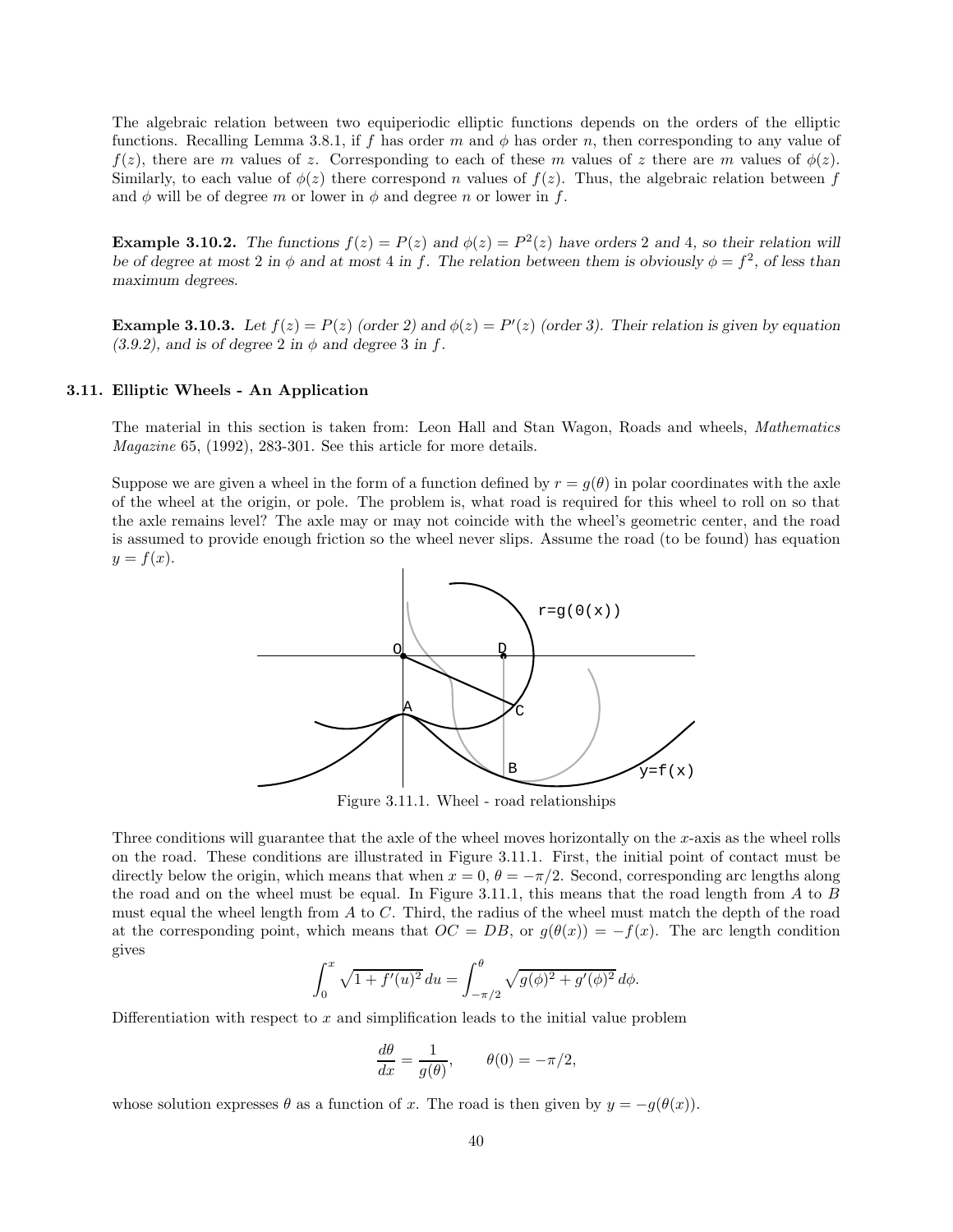Exercise 3.11.1. Fill in the details of the derivation sketched above.

**Example 3.11.1.** Consider the ellipse with polar equation  $r = \frac{k e}{1 - k}$  $\frac{1 - e \sin \theta}{1 - e \sin \theta}$ , where e is the eccentricity of the ellipse and k is the distance from the origin to the corresponding directrix. The axle for this wheel is the focus which is initially at the origin. The details get a bit messy (guess who gets to do them!) but no special functions are required. The solution of the IVP turns out to be

$$
\frac{ax}{2ke} = \arctan\left(\frac{\tan(\theta/2) - e}{a}\right) + \arctan\left(\frac{1+e}{a}\right),\,
$$

where  $a = \sqrt{1 - e^2}$ . Now take the tangent of both sides and do some trig to get

$$
\frac{(1+e)(1-\cos^2(cx))}{(1-e)(1+\cos(cx))^2} = \frac{1+\sin\theta}{1-\sin\theta},
$$

where  $c = a/(ke)$ . Finally, solve for  $\sin \theta$  and substitute into  $y(x) = \frac{ke}{1 + ke^2}$  $\frac{1-e^{-x}}{1-e^{-\sin \theta(x)}}$  to get the road

$$
y = -\frac{k e}{a^2} (1 - e \cos(cx)).
$$

Thus, the road for an elliptic wheel with axle at a focus is essentially a cosine curve. Figure 3.11.2 illustrates the case  $k = 1$  and  $e = 1/\sqrt{2}$ .



Figure 3.11.2. The axle at a focus yields a cosine road.

**Exercise 3.11.2.** Fill in all the details in Example 3.11.1 for the case  $k = 1$  and  $e = 1/\sqrt{2}$ .

Example 3.11.2. We now consider a rolling ellipse where the axle is at the center of the ellipse. The ellipse  $x^2/a^2 + y^2/b^2 = 1$  has polar representation  $r = b/\sqrt{1 - m \cos^2{\theta}}$ , where  $m = 1 - b^2/a^2$  (assume  $a > b$ ). The IVP in  $\theta$  and x is again separable and we get

$$
\int_{-\pi/2}^{\theta(x)} \frac{d\phi}{\sqrt{1-m\,\cos^2\phi}} = \int_0^x \frac{dt}{b}.
$$

The substitution  $\psi = \phi + \pi/2$  yields

$$
\int_0^{\theta(x)+\pi/2} \frac{d\psi}{\sqrt{1-m\sin^2\psi}} = \frac{x}{b},
$$

which involves an incomplete elliptic integral of the first kind. In terms of the Jacobian elliptic functions, we get  $\sin (\theta + \pi/2) = \frac{\sin(\frac{x}{b} \mid m)}{h}$ . The road is then

$$
y = \frac{-b}{dn(\frac{x}{b} \mid m)} = -b \; nd(\frac{x}{b} \mid \frac{a^2 - b^2}{a^2}).
$$